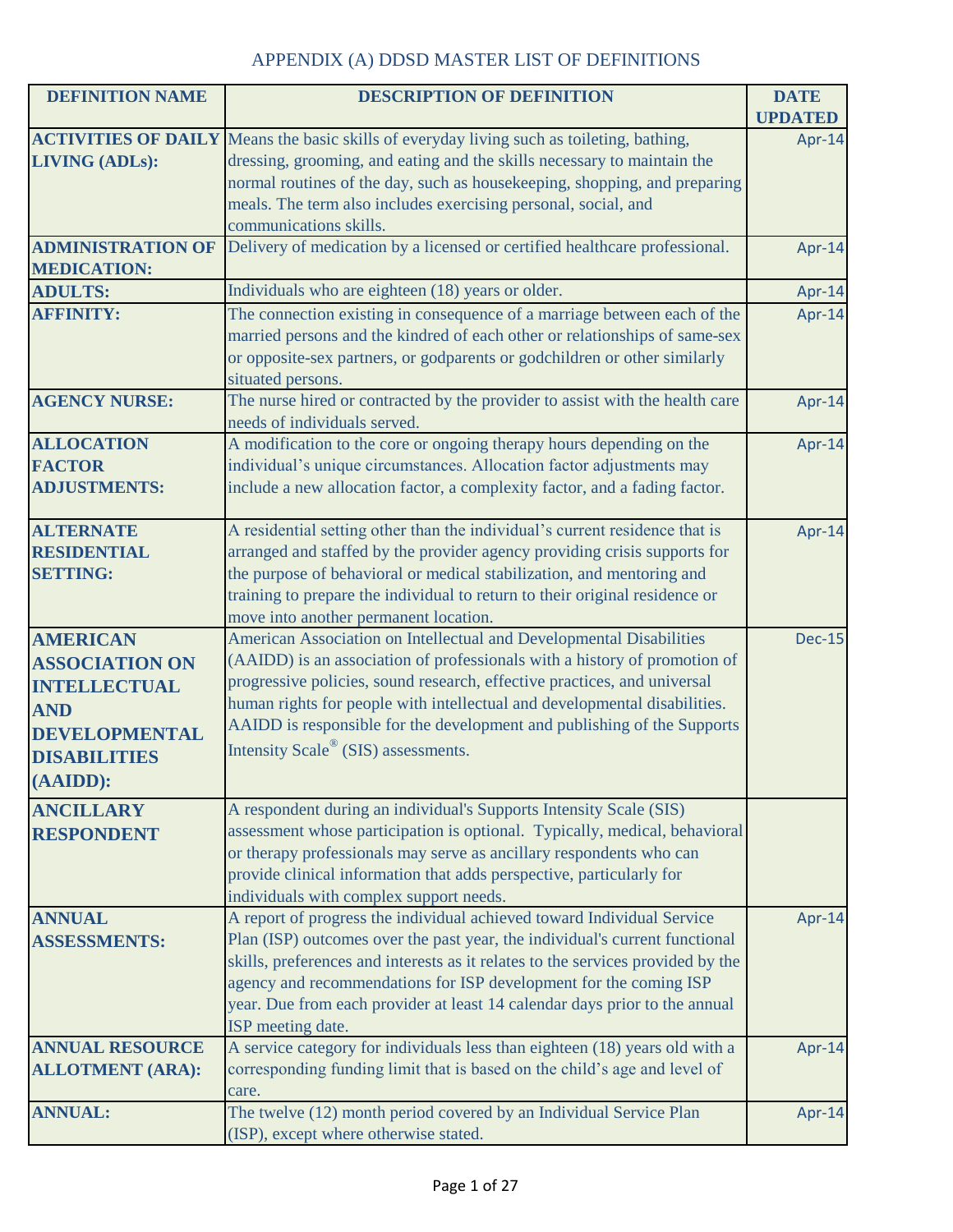| <b>DEFINITION NAME</b>                                            | <b>DESCRIPTION OF DEFINITION</b>                                                                                                                                                                                                                                                                                                                                                                                                                                                                                                                                                                                                                                                                                            | <b>DATE</b><br><b>UPDATED</b> |
|-------------------------------------------------------------------|-----------------------------------------------------------------------------------------------------------------------------------------------------------------------------------------------------------------------------------------------------------------------------------------------------------------------------------------------------------------------------------------------------------------------------------------------------------------------------------------------------------------------------------------------------------------------------------------------------------------------------------------------------------------------------------------------------------------------------|-------------------------------|
| <b>ASPIRATION RISK</b><br><b>MANAGEMENT</b>                       | The process that Interdisciplinary Teams (IDT) use to identify and manage<br>aspiration risk for adults, age twenty one (21) and older, served by the                                                                                                                                                                                                                                                                                                                                                                                                                                                                                                                                                                       | Apr-14                        |
| (ARM):<br><b>ASPIRATION:</b>                                      | Developmental Disabilities Waiver (DDW).<br>The act of food, saliva, liquids, phlegm or any other solid matter getting<br>below the true vocal cords into the trachea. Aspiration is directly linked to<br>Dysphagia, but may also occur as a result of Gastro Esophageal Reflux<br>Disease (GERD) or other conditions.                                                                                                                                                                                                                                                                                                                                                                                                     | Apr-14                        |
| <b>ASSESSMENT:</b>                                                | The process of gathering clinical information within a defined scope of<br>practice resulting in recommendations for intervention, if warranted. In<br>some cases, assessment results may clarify that the individual does not<br>need further intervention, even if screening results identified potential<br>risk.                                                                                                                                                                                                                                                                                                                                                                                                        | Apr-14                        |
| <b>ASSISTANCE WITH</b><br><b>MEDICATION:</b>                      | Support provided to individuals served through the Developmental<br>Disabilities Waiver (DDW) or the Developmental Disabilities (DD) Adult<br>State General Funded Services to take their medication, delivered by non-<br>licensed or non-certified paid staff.                                                                                                                                                                                                                                                                                                                                                                                                                                                            | Apr-14                        |
| <b>ASSISTIVE</b><br><b>TECHNOLOGY</b><br><b>PURCHASING AGENT:</b> | An organization approved to arrange, purchase, and pay for devices or<br>materials that require prior authorization by Developmental Disabilities<br>Supports Division (DDSD).                                                                                                                                                                                                                                                                                                                                                                                                                                                                                                                                              | Apr-14                        |
| <b>ASSISTIVE</b><br><b>TECHNOLOGY:</b>                            | A device and/or materials used to fabricate a custom item intended to<br>support the individual's communication, environmental access/control, or<br>mobility to compensate for their disability in completing functional<br>activities safely.                                                                                                                                                                                                                                                                                                                                                                                                                                                                             | Apr-14                        |
| <b>AVERSIVE</b><br><b>MEASURES:</b>                               | Any device or intervention, consequence or procedure intended to cause<br>emotional or physical pain or unpleasant sensations for the purpose of<br>mediating behavior. Examples include but are not limited to: electric<br>shock, forced isolation, mechanical restraint, forced exercise, withholding<br>food, water, or sleep, humiliation, water misting, forced ingestion of<br>noxious substances, over-correction, and other cost response protocols.                                                                                                                                                                                                                                                               | Apr-14                        |
| <b>BASE BUDGET:</b>                                               | Case Management, Living Supports, Customized In-Home Supports,<br><b>Customized Community Supports, and Community Integrated</b>                                                                                                                                                                                                                                                                                                                                                                                                                                                                                                                                                                                            | Apr-14                        |
| <b>BBS:</b>                                                       | The Bureau of Behavioral Support within the NM DOH.                                                                                                                                                                                                                                                                                                                                                                                                                                                                                                                                                                                                                                                                         | Apr-15                        |
| <b>BEHAVIOR CRISIS</b><br><b>INTERVENTION PLAN</b><br>(BCIP):     | A written document deemed necessary by the Interdisciplinary Team<br>(IDT) when an individual's behavior has escalated to severity levels that<br>pose a great risk of harm to the individual or others. The recommended<br>interventions necessary to manage such episodes must exceed the<br>strategies of the Positive Behavioral Supports Plan (PBSP). Any use of<br>emergency physical restraint, shadowing an individual who is endangering<br>him or herself by leaving supervision, calling emergency services or law<br>enforcement for a behavioral crisis, must only be recommended within a<br>Behavior Crisis Intervention Plan (BCIP) and are prohibited from<br>appearing as a recommendation within a PBSP. | Apr-14                        |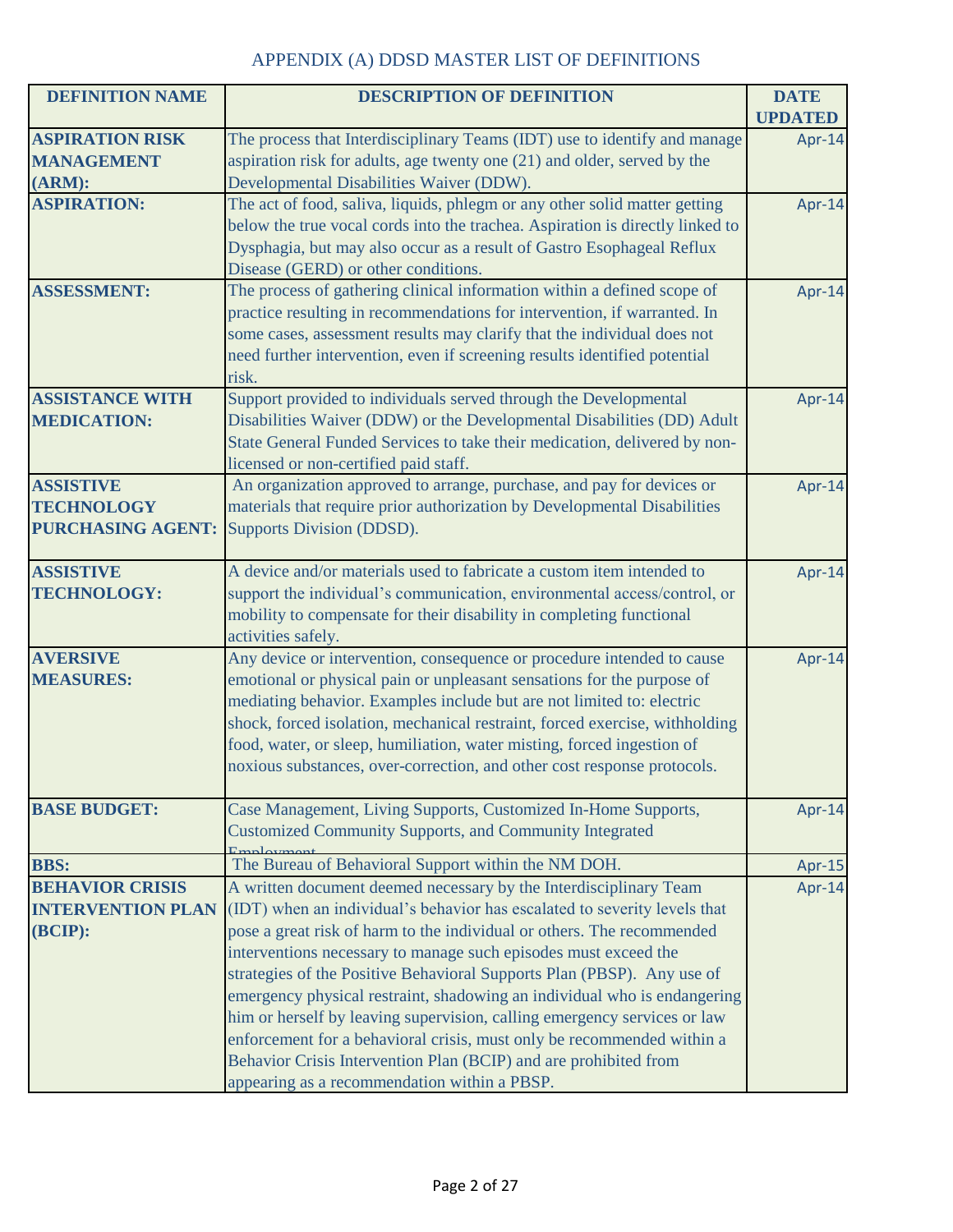| <b>DEFINITION NAME</b>  | <b>DESCRIPTION OF DEFINITION</b>                                             | <b>DATE</b>    |
|-------------------------|------------------------------------------------------------------------------|----------------|
|                         |                                                                              | <b>UPDATED</b> |
| <b>BEHAVIOR SUPPORT</b> | A licensed practitioner or qualifying intern with at least a Master's degree | Apr-14         |
| <b>CONSULTANT:</b>      | in a mental health allied field. A Behavior Support Consultant conducts a    |                |
|                         | Positive Behavioral Supports Assessment for an individual. From that         |                |
|                         | assessment, the Behavior Support Consultant develops, trains, and            |                |
|                         | monitors a Positive Behavioral Supports Plan (PBSP) and provides             |                |
|                         | consultation to the individual's IDT members. All Behavior Support           |                |
|                         | Consultants must be authorized by the DDSD to provide Behavioral             |                |
|                         | Support Consultation services as an independent contractor or as a           |                |
|                         | subcontractor or employee of an approved provider agency.                    |                |
| <b>BEHAVIORAL</b>       | The Behavior Support Consultant's services which are provided in concert     | Apr-14         |
| <b>SUPPORT</b>          | with team members, consistent with the Individual Service Plan (ISP)         |                |
| <b>CONSULTATION</b>     | vision and desired outcomes. The prevention and intervention support         |                |
| (BSC):                  | activities are provided within the natural context of an individual's life   |                |
|                         | (such as home, customized community services site, community locations,      |                |
|                         | or vocational site).                                                         |                |
| <b>BEHAVIORAL</b>       | The Behavior Support Consultation (BSC) Practice Guidelines describes        | Apr-14         |
| <b>SUPPORT</b>          | the practice and reporting requirements of the Bureau of Behavioral          |                |
| <b>CONSULTATION</b>     | Supports (BBS) for provision of Behavioral Support Consultation (BSC),       |                |
| <b>PRACTICE</b>         | describe assessment and plan requirements and clinical criteria for          |                |
| <b>GUIDELINES:</b>      | ongoing services by New Mexico Developmental Disabilities Waiver             |                |
|                         | (NM DDW) Group categories, and outline the role of the Behavior              |                |
|                         | Support Consultant in the Interdisciplinary Team (IDT.) These guidelines     |                |
|                         | are based in evolving research and practice in the area of Positive          |                |
|                         | <b>Behavior Support (PBS.)</b>                                               |                |
| <b>BILLABLE UNIT:</b>   | An increment of time or other measure used to determine duration or          | Apr-14         |
|                         | amount of a billable service. Billable units may be established in 15        |                |
|                         | minute, daily or monthly time increments, or per mile, or at a set dollar    |                |
|                         | amount.                                                                      |                |
| <b>CARDIPULMONARY</b>   | <b>Cardiopulmonary Resuscitation.</b>                                        | Apr-14         |
| <b>RESUSCITATION</b>    |                                                                              |                |
| $(CPR)$ :               |                                                                              |                |
| <b>CAREER</b>           | The completed vocational assessment profile plus the strategic plan for      | Apr-14         |
| <b>DEVELOPMENT</b>      | employment for a specific individual, which may be included in the ISP       |                |
| <b>PLAN:</b>            | action plan for the Work/Learn life area.                                    |                |
| <b>CASE MANAGER:</b>    | The individual responsible for service coordination for individuals with     | <b>Dec-15</b>  |
|                         | intellectual and/or developmental disabilities (I/DD) on the Medicaid        |                |
|                         | Developmental Disabilities Waiver (DDW). The Case Manager is external        |                |
|                         | to and independent from all other direct services provided to the            |                |
|                         | individual.                                                                  |                |
| <b>CATEGORICAL</b>      | Applies to Jackson Class Members and individuals who are 55 years or         | <b>Feb-15</b>  |
| <b>GROUP H</b>          | older and receiving Supported Living at the time of their annual Individual  |                |
|                         | Service Plan (ISP) occurring between March 1, 2013 and February 28,          |                |
|                         | 2014. Categorical Group H allows these individuals to receive authorized     |                |
|                         | services beyond the service package option that corresponds with their       |                |
|                         | New Mexico Developmental Disabilities Waiver (NM DDW) Group                  |                |
|                         | assignment.                                                                  |                |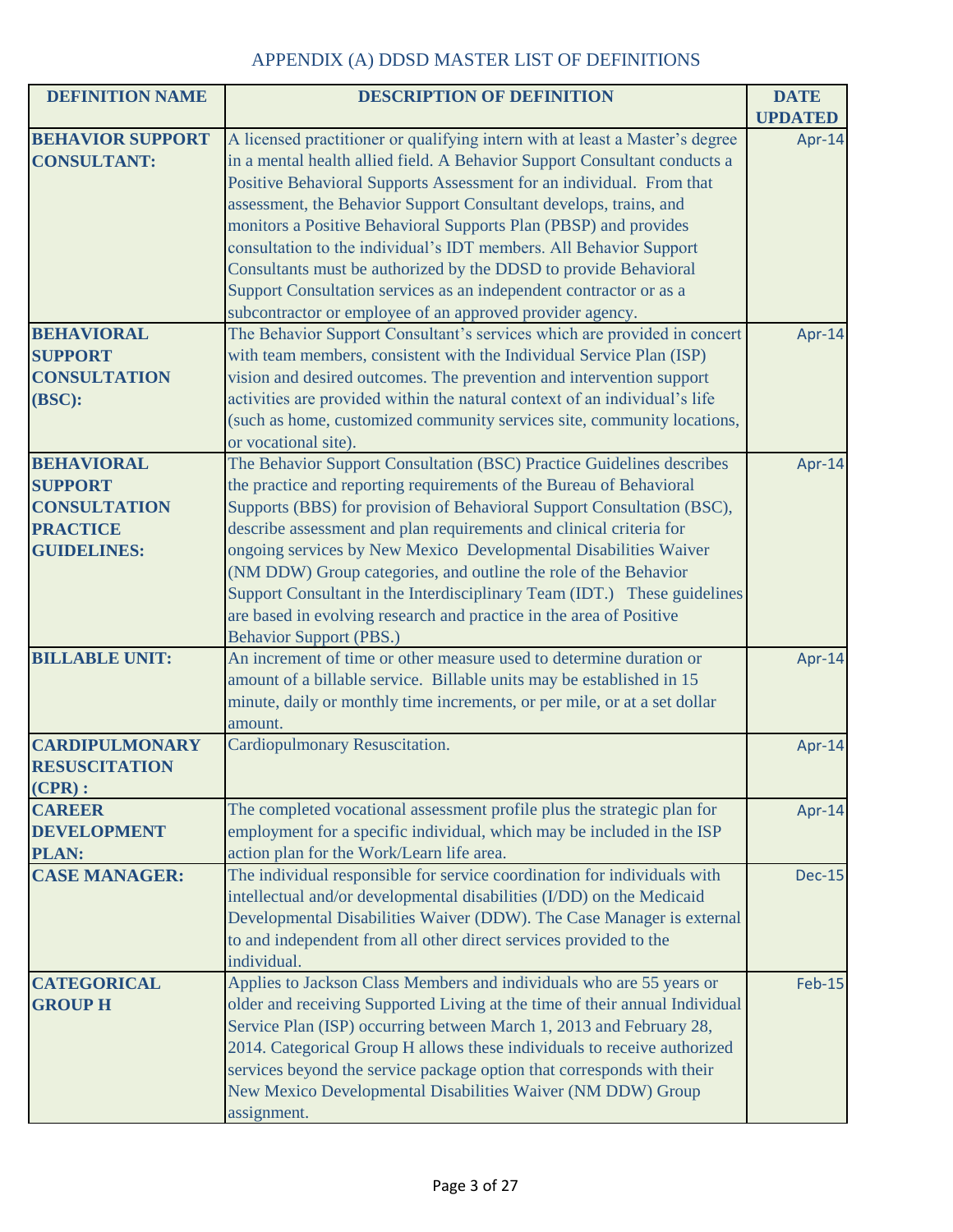| <b>DEFINITION NAME</b> | <b>DESCRIPTION OF DEFINITION</b>                                            | <b>DATE</b>    |
|------------------------|-----------------------------------------------------------------------------|----------------|
|                        |                                                                             | <b>UPDATED</b> |
| <b>CATEGORICAL</b>     | Means the Medicaid Third Party Assessor (TPA) is authorized to approve      | Apr-14         |
| <b>GROUP H</b>         | a Group H assignment based on evidence that the individual is a Jackson     |                |
| <b>ASSIGNMENT:</b>     | class member or is 55 or older at the time of their annual ISP occurring    |                |
|                        | between March 1, 2013 and February 28, 2014 and who have been               |                |
|                        | receiving Developmental Disabilities Waiver (DDW) Supported Living          |                |
|                        | prior to March 1, 2013.                                                     |                |
| <b>CERTIFIED</b>       | A person certified by either or both the New Mexico Board of Nursing        | Apr-14         |
| <b>MEDICATION AIDE</b> | under the Nursing Practice Act, Chapter 61, Article 3, 10.2 and/or New      |                |
| (CMA):                 | Mexico Administrative Code (NMAC) Title 16, Chapter 12, Part 5              |                |
|                        | Certified Medication Aide Rules, or both, to administer medication under    |                |
|                        | the supervision/direction of a registered nurse in a Board of Nursing       |                |
|                        | approved program. Certified Medication Aides (CMA's) are not allowed to     |                |
|                        | administer medication through any type of injection, through a nasogastric  |                |
|                        | (NG) tube, or a non-premixed nebulizer treatment.                           |                |
|                        |                                                                             |                |
| <b>CHALLENGING</b>     | Any behavior that interferes with an individual's pursuit of goals,         | Apr-14         |
| <b>BEHAVIOR:</b>       | aspirations or ambitions; opportunity to participate in generic or          |                |
|                        | specialized activities; and opportunity to enjoy a broad range of personal  |                |
|                        | relationships. The challenging behavior may include but is not limited to:  |                |
|                        | aggression, self-injurious behavior, elopement, property destruction,       |                |
|                        | inappropriate or offending sexual expression, symptoms of mental health     |                |
|                        | disorders, and/or manifestations of genetic conditions.                     |                |
| <b>CHEMICAL</b>        | The administration of medication at a dose and/or frequency to              | Apr-14         |
| <b>RESTRAINT:</b>      | intentionally and exclusively preclude behavior without identifying an      |                |
|                        | underlying anxiety, fear or severe emotional distress or other symptoms of  |                |
|                        | psychiatric/emotional disturbance to be eased, managed, and/or treated.     |                |
|                        | The administration may be regularly scheduled or on an "as needed"          |                |
|                        | (PRN) basis.                                                                |                |
| <b>CHILD:</b>          | Except in the context of Early Periodic Screening Diagnosis and             | Apr-14         |
|                        | Treatment (EPSDT) services eligibility, "child" means an individual under   |                |
|                        | the age of eighteen (18). For purposes of EPSDT service eligibility,        |                |
|                        | "child" means an individual under the age of twenty-one (21).               |                |
|                        |                                                                             |                |
| <b>CHRONIC MEDICAL</b> | Frequent or persistent medical diagnoses that require long-term health care | Apr-14         |
| <b>CONDITIONS:</b>     | management.                                                                 |                |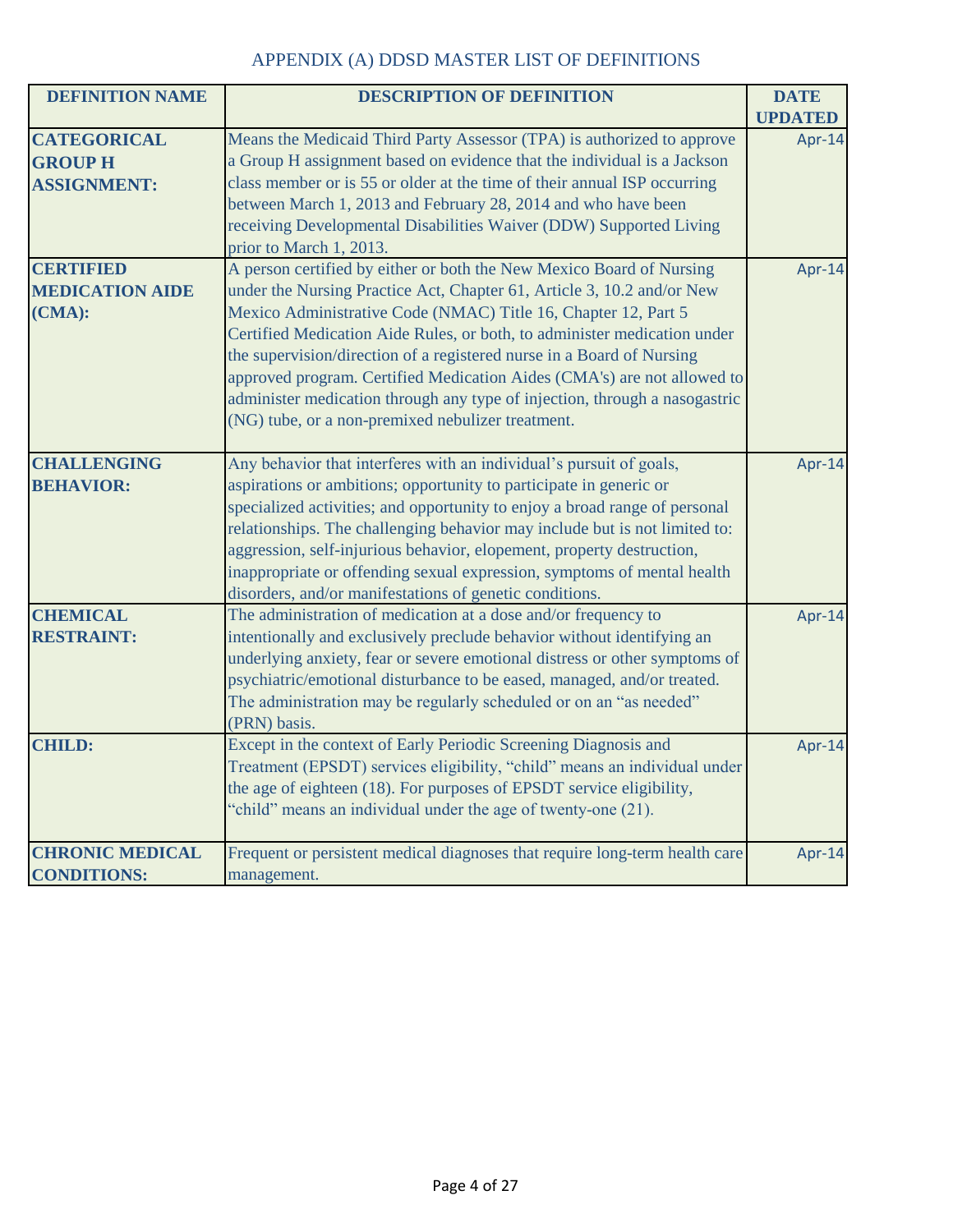| <b>DEFINITION NAME</b>                                                | <b>DESCRIPTION OF DEFINITION</b>                                                                                                                                                                                                                                                                                                                                                                                                                                                                                                                                                                                                                                                                                                                                                                                                                                                                                                                                                                                                                                                                                                                                                                                                                                                                          | <b>DATE</b>    |
|-----------------------------------------------------------------------|-----------------------------------------------------------------------------------------------------------------------------------------------------------------------------------------------------------------------------------------------------------------------------------------------------------------------------------------------------------------------------------------------------------------------------------------------------------------------------------------------------------------------------------------------------------------------------------------------------------------------------------------------------------------------------------------------------------------------------------------------------------------------------------------------------------------------------------------------------------------------------------------------------------------------------------------------------------------------------------------------------------------------------------------------------------------------------------------------------------------------------------------------------------------------------------------------------------------------------------------------------------------------------------------------------------|----------------|
|                                                                       |                                                                                                                                                                                                                                                                                                                                                                                                                                                                                                                                                                                                                                                                                                                                                                                                                                                                                                                                                                                                                                                                                                                                                                                                                                                                                                           | <b>UPDATED</b> |
| <b>CLINICAL NECESSITY</b><br><b>CRITERIA:</b>                         | The developmental, physical or behavioral health conditions establishing<br>and justifying a service. All individuals receiving services from the<br>Medicaid DDW program must have a developmental disability and meet<br>admission criteria for an intermediate care facility for individuals with<br>intellectual disabilities (ICF/ID) which shall include:<br>1. A developmental disability consistent with the Centers for Medicare<br>and Medicaid Services (CMS) approved state eligibility criteria, and<br>which may occur in combination with:<br>a) Pathological or disabling disease processes as recognized in the medical<br>professional community, and/or<br>b) Emotional, psychological, and psychiatric processes with associated<br>behavioral factors that substantially interfere with daily living as identified<br>by appropriate behavioral health professionals<br>(1) The above developmental, physical or behavioral health conditions are<br>potentially amenable to treatment, accomodation, rehabiliation, or<br>amelioration through proposed services as supported through research<br>and/or clinical practice; (2) Proposed treatment, accomodation,<br>rehabiliation, or amelioration services are derived from objective<br>assessments by authorized professionals. | Apr-14         |
| <b>COLLABORATIVE-</b><br><b>CONSULTATIVE</b><br><b>THERAPY MODEL:</b> | A therapy design that depends on implementation (by non-therapists) of<br>strategies developed by a therapist following professional assessment, trial<br>and training of those strategies. Appropriate monitoring of<br>implementation of the strategies is essential to this model. This model of<br>therapy is based on a partnership between the therapist and other<br>Interdisciplinary Team (IDT) members with the goal being on-going,<br>everyday integration of therapy strategies into an individual's life in order<br>to move the individual toward fulfilling life visions, enhancing function<br>and assuring health and safety.                                                                                                                                                                                                                                                                                                                                                                                                                                                                                                                                                                                                                                                           | Apr-14         |
| <b>COMMUNITY</b><br><b>INCLUSION</b><br><b>SERVICES:</b>              | Support services that provide individuals with access to and participation<br>in activities and functions of community life.                                                                                                                                                                                                                                                                                                                                                                                                                                                                                                                                                                                                                                                                                                                                                                                                                                                                                                                                                                                                                                                                                                                                                                              | Apr-14         |
| <b>COMMUNITY</b><br><b>INTEGRATION:</b>                               | Access to and participation in all aspects of typical community activities<br>and functions of community life that are used by the general population<br>and that are meaningful to the individual. Community integration includes:<br>accessing community resources, and/or spending time in the community<br>without the presence of paid staff, spending time in the community with<br>non-disabled and unpaid individuals, and/or building and maintaining<br>relationships with family members, friends, neighbors, peers and<br>acquaintances.                                                                                                                                                                                                                                                                                                                                                                                                                                                                                                                                                                                                                                                                                                                                                      | Apr-14         |
| <b>COMMUNITY:</b>                                                     | A group of people with a common characteristic or interest living together<br>within a larger society.                                                                                                                                                                                                                                                                                                                                                                                                                                                                                                                                                                                                                                                                                                                                                                                                                                                                                                                                                                                                                                                                                                                                                                                                    | Apr-14         |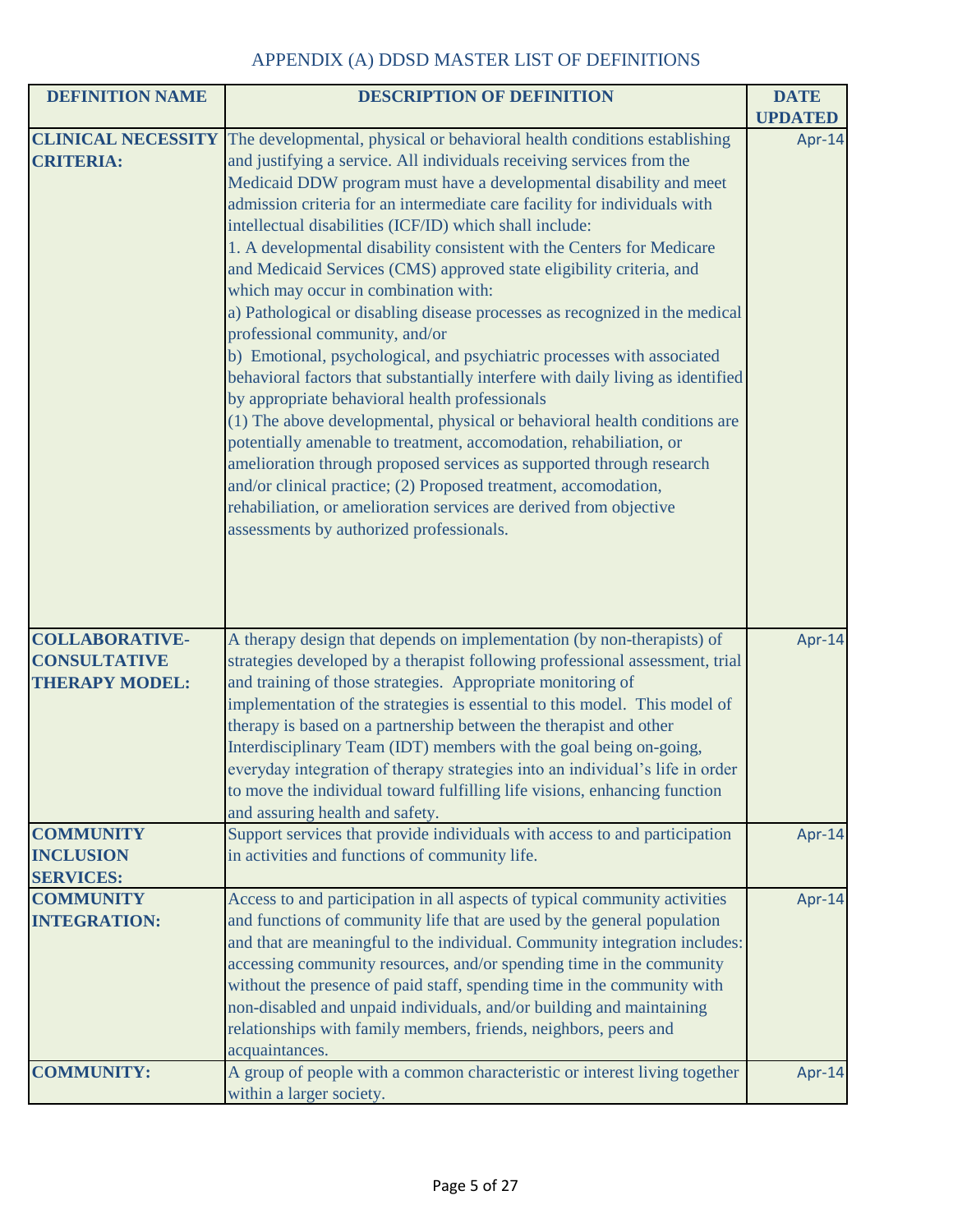| <b>DEFINITION NAME</b> | <b>DESCRIPTION OF DEFINITION</b>                                             | <b>DATE</b>    |
|------------------------|------------------------------------------------------------------------------|----------------|
|                        |                                                                              | <b>UPDATED</b> |
| <b>COMMUNITY-BASED</b> | Community-Based Situational Assessments are conducted in "real world"        | <b>Feb-15</b>  |
| <b>SITUATIONAL</b>     | employment settings and situations. This type of assessment places an        |                |
| <b>ASSESSMENT</b>      | individual with a disability in a work condition and environment that        |                |
|                        | resembles an actual job. Situational assessments are typically conducted in  |                |
|                        | a different work settings for a short periods of time in order for the       |                |
|                        | assessor to help the individual realize his/her work interests and aptitudes |                |
|                        | in order to create a good job match.                                         |                |
| <b>COMPLEXITY</b>      | Core or ongoing therapy/Behavioral Support Consultation (BSC) hours are      | Apr-14         |
| <b>FACTOR:</b>         | multiplied by a factor of 1.25 for therapy/BSC budgets that apply to an      |                |
|                        | individual with complex therapy/BSC needs in the areas of Assistive          |                |
|                        | Technology (AT), medical, behavioral or safety needs, or a significant       |                |
|                        | change in circumstances.                                                     |                |
| <b>COMPREHENSIVE</b>   | Comprehensive Aspiration Risk Management (CARMP) Means an                    | Apr-14         |
| <b>ASPIRATION RISK</b> | interdisciplinary health care plan and approaches regarding how best to      |                |
| <b>MANAGEMENT</b>      | support an individual at risk for aspiration as safely as possible. The      |                |
| (CARMP):               | CARMP provides direction regarding daily routines that includes but is       |                |
|                        | not limited to eating, bathing/hygiene, rest/leisure, and community          |                |
|                        | outings. The CARMP includes clear instructions regarding reporting           |                |
|                        | individual specific signs and symptoms of aspiration related issues or       |                |
|                        | illness, use of adaptive equipment, proper positioning, assisted             |                |
|                        | eating/feeding techniques, nutritional needs, oral hygiene, medication       |                |
|                        | delivery and relevant behavioral supports. Several different disciplines     |                |
|                        | may be responsible for developing and training and monitoring each           |                |
|                        | element of the CARMP. The CARMP replaces any prior aspiration plans          |                |
|                        | and these plans must be removed from the individual's chart/file and         |                |
|                        | replaced with the current CARMP.                                             |                |
| <b>CONSANGUINITY:</b>  | The kinship, blood relationship, or the connection or relation of persons    | Apr-14         |
|                        | descended from the same stock or common ancestor.                            |                |
| <b>CONSULTATION:</b>   | Various forms of technical assistance or information (e.g., positive         |                |
|                        |                                                                              | Apr-14         |
|                        | behavioral supports, coaching, training, or advisement) to the individual,   |                |
|                        | family members, provider agencies, and other Interdisciplinary Team          |                |
|                        | (IDT) members, or to natural supports and community members.                 |                |
| <b>CONTINUOUS</b>      | Means using analyzed data and other information to evaluate whether          |                |
| <b>IMPROVEMENT</b>     | remedies implemented have improved and to identify opportunities to          |                |
|                        |                                                                              |                |
|                        | achieve performance above the basic standard of performance.                 |                |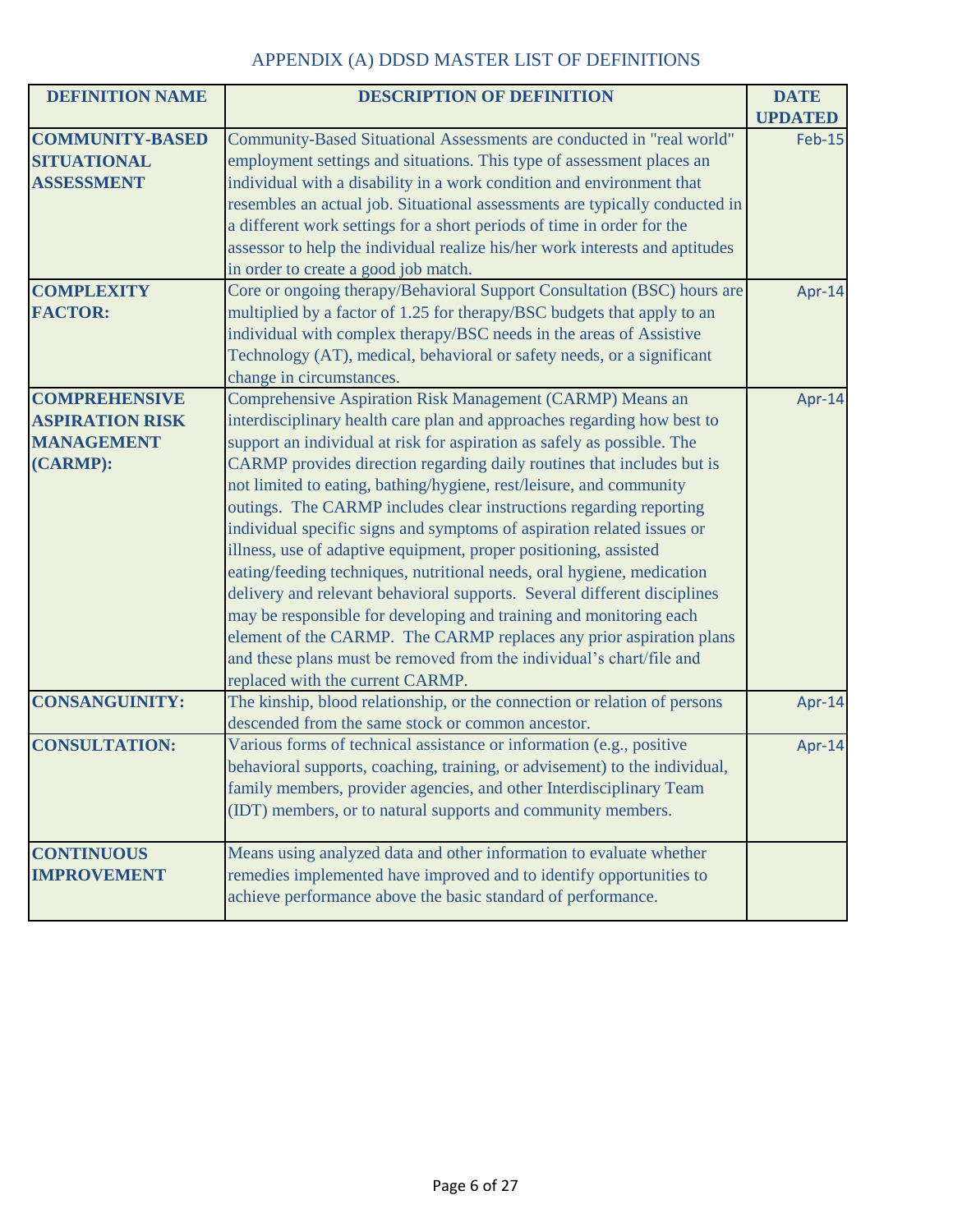| <b>DEFINITION NAME</b>     | <b>DESCRIPTION OF DEFINITION</b>                                              | <b>DATE</b>    |
|----------------------------|-------------------------------------------------------------------------------|----------------|
|                            |                                                                               | <b>UPDATED</b> |
| <b>CONTINUOUS</b>          | Means a strategy that addresses how an agency will collect, analyze, act      | Apr-14         |
| <b>QUALITY</b>             | on data and evaluate results related to the following:                        |                |
| <b>IMPROVEMENT</b>         | (1) Individual access to needed services and supports;                        |                |
| <b>PLAN:</b>               | (2) Effectiveness and timeliness of implementaiton of Individualized          |                |
|                            | Service Plans;                                                                |                |
|                            | (3) Trends in achievement of individual outcomes in the Indivdual Service     |                |
|                            | Plans;                                                                        |                |
|                            | (4) Trends in medicaiton and medical incidents leading to adverse health      |                |
|                            | events;                                                                       |                |
|                            | (5) Trends in the adequacy of planning and coordination of healthcare         |                |
|                            | supports at both supervisory and direct support levels;                       |                |
|                            | (6) Qulaity and completeness documentation; and                               |                |
|                            | (7) Trends in individual and guardian satisfaction.                           |                |
| <b>CORE BEHAVIOR</b>       | A budget allocation of a basic number of hours (e.g. thirty (30) to assess    | Apr-14         |
| <b>SUPPORT</b>             | and implement behavior support consultation for an individual meeting         |                |
| <b>CONSULTATION (BSC)</b>  | prior authorization in a specific New Mexico Developmental Disabilities       |                |
| <b>HOURS:</b>              | Waiver (NM DDW) Group.                                                        |                |
| <b>CORE THERAPY</b>        | A budget allocation of thirty (30) therapy hours to implement the basic       | Apr-14         |
| <b>HOURS:</b>              | components of the Collaborative-Consultative Therapy Model.                   |                |
| <b>CO-TREATMENT FOR</b>    | Treatment by more than one therapy discipline during the same therapy         | Apr-14         |
| <b>THERAPY:</b>            | session when multiple areas of expertise are required to meet therapy         |                |
|                            | intervention plan objectives.                                                 |                |
| <b>CRISIS</b>              | Based on the July 1, 2003 policy, Crisis Prevention/Intervention Plan         | Apr-14         |
| PREVENTION/INTERV          | (CPIP)s were intended to provide guidance to direct support personnel         |                |
| <b>ENTION PLAN (CPIP):</b> | regarding what to do in a behavioral or medical crisis/emergency situation.   |                |
|                            | The CPIP is now replaced by two different plans:                              |                |
|                            | 1) a Behavioral Crisis Intervention Plan (BCIP) for crisis situations arising |                |
|                            | from behavior, and 2) a Medical Emergency Response Plan (MERP) for            |                |
|                            | medically-related crisis situations.                                          |                |
|                            |                                                                               |                |
|                            |                                                                               |                |
| <b>CRISIS RESPONSE</b>     | Direct support personnel (DSP) designated by a provider agency                | Apr-14         |
| <b>STAFF:</b>              | contracted with Developmental Disabilities Supports Division (DDSD) to        |                |
|                            | provide Crisis Supports. DSP have successfully completed the additional       |                |
|                            | trainings required of this service. They assist in supporting and stabilizing |                |
|                            | the individual in crisis, while also training and mentoring other DSP         |                |
|                            | and/or family members who normally support the individual. The goal of        |                |
|                            | this support is to remediate the crisis and minimize or prevent recurrence.   |                |
|                            |                                                                               |                |
| <b>CUSTOMIZED IN-</b>      | Customized In-Home Supports provide individuals the opportunity to            | Apr-14         |
| <b>HOME SUPPORTS:</b>      | design and manage the supports needed to live in their own home or their      |                |
|                            | family home. It is not a residential habilitation service and is intended for |                |
|                            | individuals that do not require the level of support provided under Living    |                |
|                            | Supports services.                                                            |                |
| <b>DAYS</b>                | Means calendar days.                                                          | $May-15$       |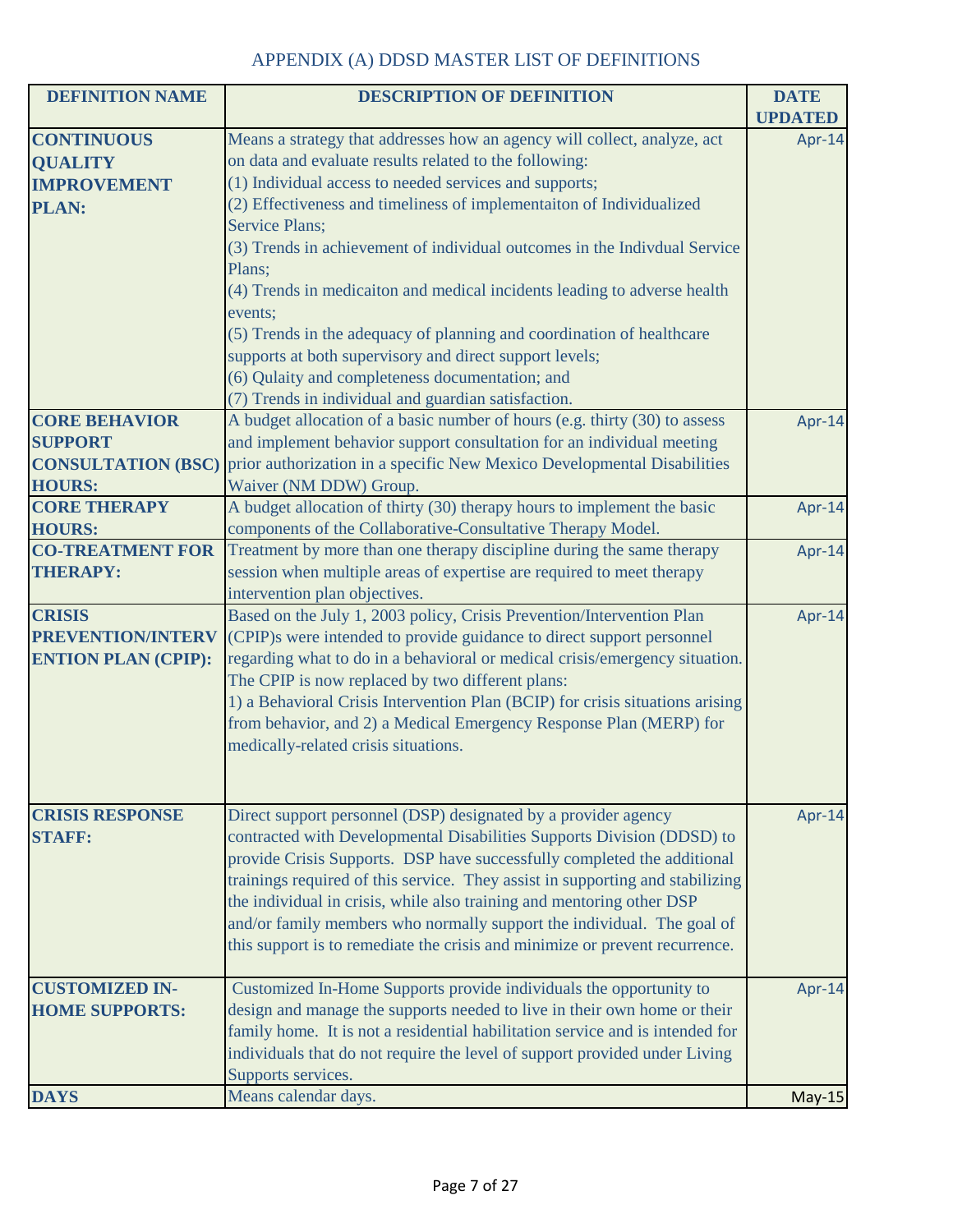| <b>DEFINITION NAME</b>           | <b>DESCRIPTION OF DEFINITION</b>                                                                                                                     | <b>DATE</b>    |
|----------------------------------|------------------------------------------------------------------------------------------------------------------------------------------------------|----------------|
|                                  |                                                                                                                                                      | <b>UPDATED</b> |
| <b>DECISION</b>                  | A form to guide and document team discussion in a manner that supports                                                                               | Apr-14         |
| <b>CONSULTATION</b>              | informed decision making and communicates the final decision to all team                                                                             |                |
| <b>FORM:</b>                     | members.                                                                                                                                             |                |
|                                  | <b>DECOMPRESSION/RES</b> Procedures designed to restore emotional and attitudinal stability                                                          | Apr-14         |
| <b>OLUTION</b>                   | following an event that evokes distress and threatens to undermine                                                                                   |                |
| <b>PROTOCOLS:</b>                | supportive relationships.                                                                                                                            |                |
| <b>DE-ESCALATION:</b>            | Verbal and non-verbal interactions intended to lessen the setting factors                                                                            | Apr-14         |
|                                  | contributing to an individual's distress and/or assist them in reducing                                                                              |                |
|                                  | distress and regaining emotional balance.                                                                                                            |                |
| <b>DEPARTMENT:</b>               | The New Mexico Department of Health.                                                                                                                 | Apr-14         |
| <b>DESTRUCTIVE</b>               | Behavior that results in physical injury and/or great emotional harm. The                                                                            | Apr-14         |
| <b>BEHAVIOR:</b>                 | individual, peers, staff, family, and community members may each, or all,                                                                            |                |
|                                  | be jeopardized by the activity. A typical result is that support is                                                                                  |                |
|                                  | increasingly reactive and designed to control the person demonstrating the                                                                           |                |
|                                  | behavior. The individual is usually given fewer relationship options,                                                                                |                |
|                                  | activities, and choices of environment due to real or perceived risk.                                                                                |                |
|                                  | Examples range from reparable tissue damage to potentially lethal acts.                                                                              |                |
|                                  | The extreme episodes may be intermittent or chronic. Some episodes of                                                                                |                |
|                                  | substantial property damage, e.g. arson, are also included.                                                                                          |                |
|                                  |                                                                                                                                                      |                |
| <b>DEVELOPMENTAL</b>             | A Home and Community Based services waiver for individuals with                                                                                      | <b>Dec-15</b>  |
| <b>DISABILITIES</b>              | intellectual and/or developmental disabilities (I/DD) under the Title XIX                                                                            |                |
| <b>MEDICAID WAIVER</b>           | Home and Community Based Services Act of 1981. This act made an                                                                                      |                |
| (DDW) PROGRAM:                   | exception to or "waived" traditional Medicaid requirements by making                                                                                 |                |
|                                  | Medicaid funds available for home and community based services as an                                                                                 |                |
|                                  | alternative to institutional care.                                                                                                                   |                |
| <b>DEVELOPMENTAL</b>             | The Developmental Disabilities Supports Division within the New Mexico                                                                               | Apr-14         |
| <b>DISABILITIES</b>              | Department Of Health (DOH).                                                                                                                          |                |
| <b>SUPPORTS DIVISION</b>         |                                                                                                                                                      |                |
| (DDSD):<br><b>DIRECT SKILLED</b> |                                                                                                                                                      |                |
|                                  | The provision of face to face, hands on nursing care for individuals with                                                                            | Apr-14         |
| <b>NURSING:</b>                  | complex clinical conditions, that must be provided by a registered nurse<br>(RN) or a licensed practical nurse (LPN) under the supervision of an RN. |                |
|                                  | Examples of skilled nursing includes; routine assessment and monitoring                                                                              |                |
|                                  |                                                                                                                                                      |                |
|                                  | of the individuals status or response to planned interventions,                                                                                      |                |
|                                  | communication with the physicians or specialists regarding orders,                                                                                   |                |
|                                  | adjustment of the care plan to meet health and safety needs; providing                                                                               |                |
|                                  | complex treatments, wound or site care; administration of multiple or                                                                                |                |
|                                  | complex medications (e.g. intravenous and intramuscular injections) and                                                                              |                |
|                                  | routine assessment for rapidly changing health status. Direct skilled                                                                                |                |
|                                  | nursing also includes the maximum assistance with personal care and                                                                                  |                |
|                                  | supervision of those services delivered by non-licensed staff that is critical                                                                       |                |
|                                  | to maintain the health and safety of individuals with complex diagnoses                                                                              |                |
|                                  | and clinical needs.                                                                                                                                  |                |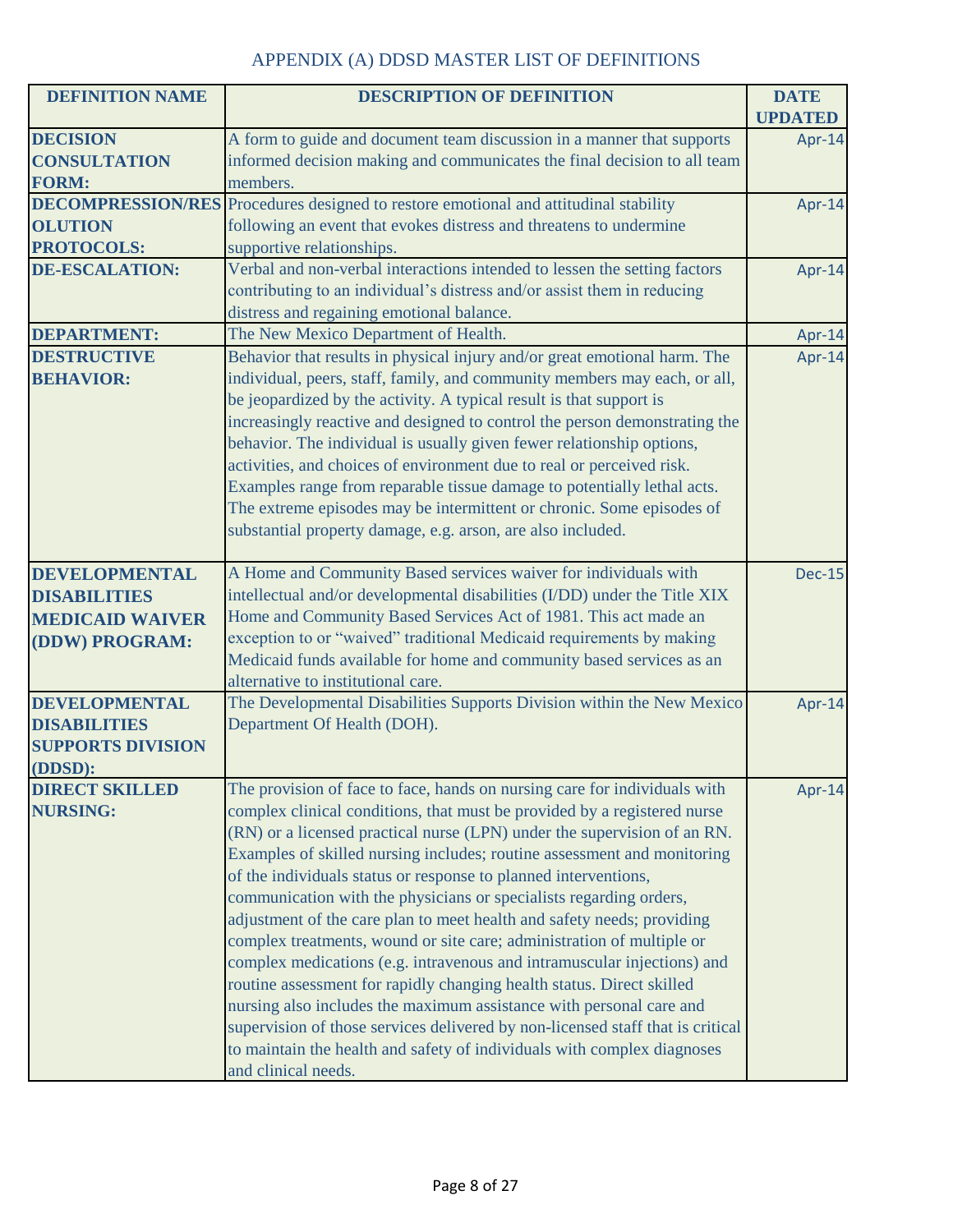| <b>DEFINITION NAME</b>                           | <b>DESCRIPTION OF DEFINITION</b>                                                                                                                                                                                                                                                                                                                                                                                                                                                                                                                                                                                                                                                                                                                                         | <b>DATE</b>              |
|--------------------------------------------------|--------------------------------------------------------------------------------------------------------------------------------------------------------------------------------------------------------------------------------------------------------------------------------------------------------------------------------------------------------------------------------------------------------------------------------------------------------------------------------------------------------------------------------------------------------------------------------------------------------------------------------------------------------------------------------------------------------------------------------------------------------------------------|--------------------------|
| <b>DIRECT SUPPORT</b><br><b>PERSONNEL (DSP):</b> | Families and/or staff employed or sub-contracted by a residential or<br>community inclusion provider agency whose primary job responsibilities<br>include direct hands-on support of individuals receiving services from the<br>agency. These individuals are primary implementers of the Individual<br>Support Plan (ISP) and carry out individualized strategies developed and<br>trained to promote health, safety, and the achievement of ISP visions and<br>desired outcomes. Direct Support Personal (DSP) are full participating<br>members of the Interdisciplinary Team (IDT).                                                                                                                                                                                  | <b>UPDATED</b><br>Apr-14 |
| <b>DIRECT TREATMENT</b><br><b>THERAPY MODEL:</b> | Implementation of therapeutic activities, which have been evaluated using<br>professional judgment and determined to be appropriate exclusively for a<br>skilled, licensed therapist to administer.                                                                                                                                                                                                                                                                                                                                                                                                                                                                                                                                                                      | Apr-14                   |
| <b>DISCOVERY</b>                                 | The process of collecting data, analyzing results, assessing performance<br>and identifying areas of strength and opportunities for improvement.                                                                                                                                                                                                                                                                                                                                                                                                                                                                                                                                                                                                                         |                          |
| <b>DISRUPTIVE</b><br><b>BEHAVIOR:</b>            | Behavior that interrupts habilitation, creates a potential vulnerability for<br>the individual, is potentially harmful to self or others, and calls significant<br>negative attention to the individual. Disruptive behavior suspends desired<br>support for the individual and their peers. Examples include verbal<br>aggression, including threats and patently obscene and offensive language;<br>risky decisions about health and safety; self-neglect, including extremely<br>poor personal hygiene; problematic choices of friends and/or sexual<br>partners; financial disregard; illicit drug and alcohol abuse; minor property<br>damage; and chronic refusal of services required to satisfy Medicaid<br>Developmental Disabilities Waiver (DDW) regulations. | Apr-14                   |
| <b>DISTRACTING</b><br><b>BEHAVIOR:</b>           | Behavior that others find annoying, "pesky," negative, and undesirable<br>that does not imminently cause significant harm, but may occur at a<br>frequency and intensity that maintaining family and peer relationships and<br>retaining staff are compromised. Distracting behavior may also exclude<br>participation and presence in community settings. Active examples include<br>perseverate questioning and comments; offensive language or gestures;<br>constant touching and unusual self-regulating behavior. Passive examples<br>include refusing to participate in activities; refusing to enter/exit vehicles<br>or settings; and physical and personal withdrawal.                                                                                          | Apr-14                   |
| <b>DIVISION</b>                                  | Means the New Mexico Department of Health, Developmental Disabilities<br><b>Supports Division.</b>                                                                                                                                                                                                                                                                                                                                                                                                                                                                                                                                                                                                                                                                       | $May-15$                 |
|                                                  | <b>DIVISION OF HEALTH</b> Means the Division of Health Improvement within the New Mexico<br><b>IMPROVEMENT (DHI):</b> Department of Health (DOH).                                                                                                                                                                                                                                                                                                                                                                                                                                                                                                                                                                                                                        | Apr-14                   |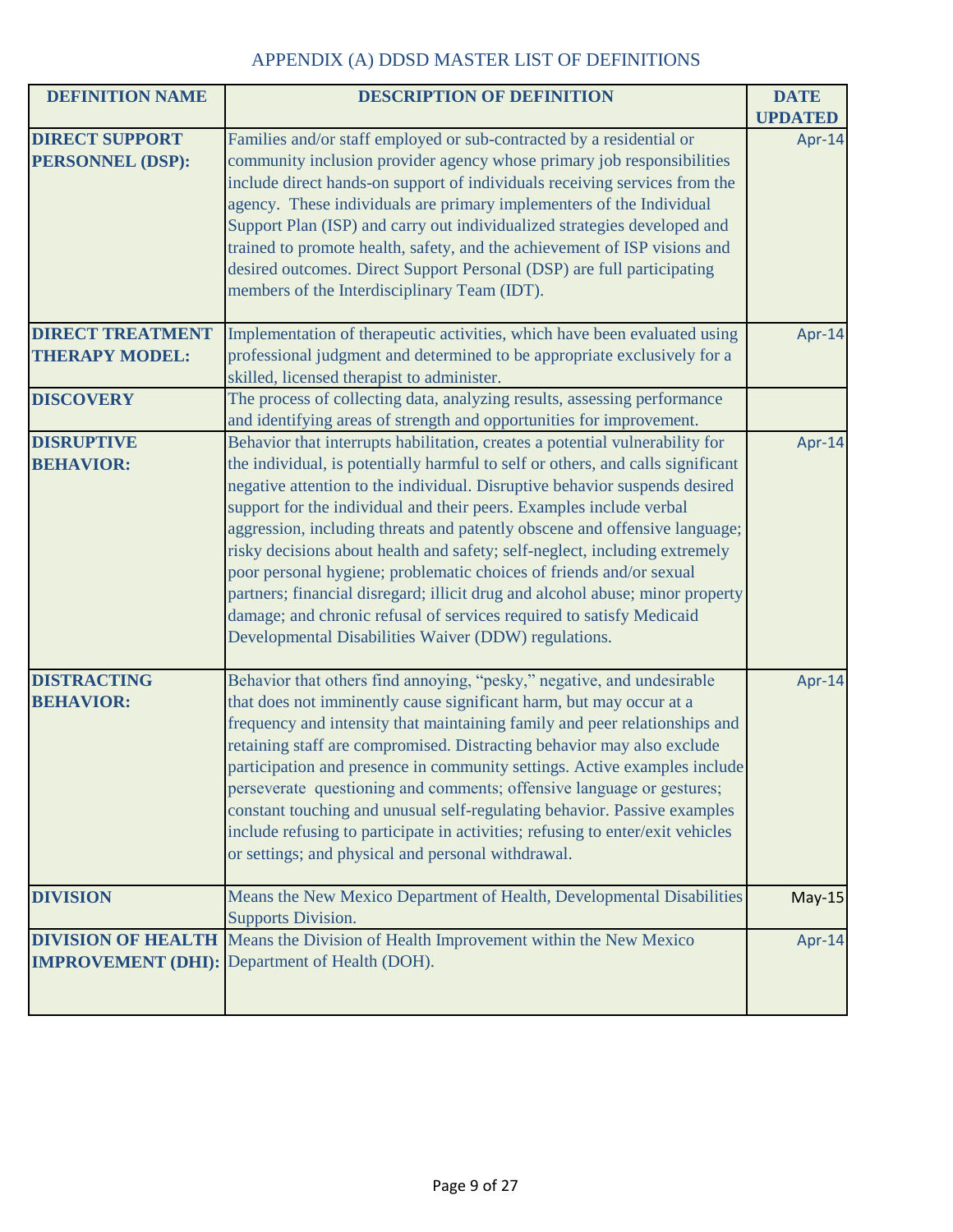| <b>DEFINITION NAME</b>       | <b>DESCRIPTION OF DEFINITION</b>                                                                                                            | <b>DATE</b>    |
|------------------------------|---------------------------------------------------------------------------------------------------------------------------------------------|----------------|
|                              |                                                                                                                                             | <b>UPDATED</b> |
| <b>DURABLE MEDICAL</b>       | Any equipment that provides therapeutic benefits to a patient in need                                                                       |                |
| <b>EQUIPMENT (DME)</b>       | because of certain medical conditions and/or illnesses. Durable Medical                                                                     |                |
|                              | Equipment (DME) consists of items which are primarily and customarily                                                                       |                |
|                              | used to serve a medical purpose; are not useful to a person in the absence                                                                  |                |
|                              | of illness or injury; are ordered or prescribed by a physician; are reusable;                                                               |                |
|                              | can stand repeated use, and are appropriate for use in the home. DME                                                                        |                |
|                              | includes, but is not limited to wheelchairs, hospital beds, traction                                                                        |                |
|                              | equipment, canes, crutches, walkers, kidney machines, ventilators, oxygen,                                                                  |                |
|                              | monitors, pressure mattresses, lefts, nebulizers, bili blankets and bili                                                                    |                |
|                              | lights.                                                                                                                                     |                |
| <b>EARLY PERIODIC</b>        | The Medicaid Early Periodic Screening Diagnosis and Treatment                                                                               | Apr-14         |
| <b>SCREENING</b>             | (EPSDT) program that mandates certain services to Medicaid eligible                                                                         |                |
| <b>DIAGNOSIS AND</b>         | children under the age of twenty one (21).                                                                                                  |                |
| <b>TREATMENT (EPSDT):</b>    |                                                                                                                                             |                |
| e-CHAT-<br><b>ELECTRONIC</b> | This tool must be completed for each adult receiving Living Supports                                                                        | Apr-14         |
| <b>COMPREHENSIVE</b>         | through the Developmental Disabilities Waiver (DDW) and must be<br>updated at least annually, upon hospital discharge, and upon significant |                |
| <b>HEALTH</b>                | change of condition. This tool may also be used for adults on the DDW                                                                       |                |
| <b>ASSESSMENT TOOL:</b>      | who are not receiving Living Supports, but who wish to obtain this                                                                          |                |
|                              | assessment in order to assist their team to plan appropriate health supports.                                                               |                |
|                              | This tool produces a medical acuity score of low, moderate, or high and                                                                     |                |
|                              | indicates required areas for Healthcare Plans and medical emergency                                                                         |                |
|                              | response plans.                                                                                                                             |                |
| <b>ELIGIBLE:</b>             | Individuals who have met the financial and medical criteria to receive                                                                      | <b>Dec-15</b>  |
|                              | services through the Developmental disabilities Waiver (DDW).                                                                               |                |
| <b>EMERGENCY</b>             | The use of personal, manual physical force to limit, prohibit, or preclude                                                                  | Apr-14         |
| <b>PHYSICAL</b>              | imminently dangerous behavior by restricting movement through specified                                                                     |                |
| <b>RESTRAINT:</b>            | and allowed sustained physical contact or holding procedures.                                                                               |                |
|                              |                                                                                                                                             |                |
| <b>ENVIRONMENTAL</b>         | The licensed contracting entity that constructs the environmental                                                                           | Apr-14         |
| <b>MODIFICATION</b>          | modification.                                                                                                                               |                |
| <b>PROVIDER AGENCY:</b>      |                                                                                                                                             |                |
| <b>ENVIRONMENTAL</b>         | Environment Modifications are physical adaptations, which provide direct                                                                    | 2/15           |
| <b>MODIFICATIONS</b>         | medical or remedial benefits to the individual's physical environment. All                                                                  |                |
|                              | environmental modifications must address the individual's disability and                                                                    |                |
|                              | enable the individual to function with greater health, safety or                                                                            |                |
|                              | independence.                                                                                                                               |                |
| <b>EXTENUATING</b>           | Means when an individual experiences a situation that puts their safety or                                                                  | Apr-14         |
| <b>CIRCUMSTANCES:</b>        | well being at risk. For example: a sudden loss of primary caregiver due to                                                                  |                |
|                              | illness, injury or death of the caregiver, eviction from their current                                                                      |                |
|                              | residence, sudden change of medical, behavioral or psychiatric condition,                                                                   |                |
|                              | or a change in job duties that require new adaptive equipment or other                                                                      |                |
|                              | supports to prevent loss of employment.                                                                                                     |                |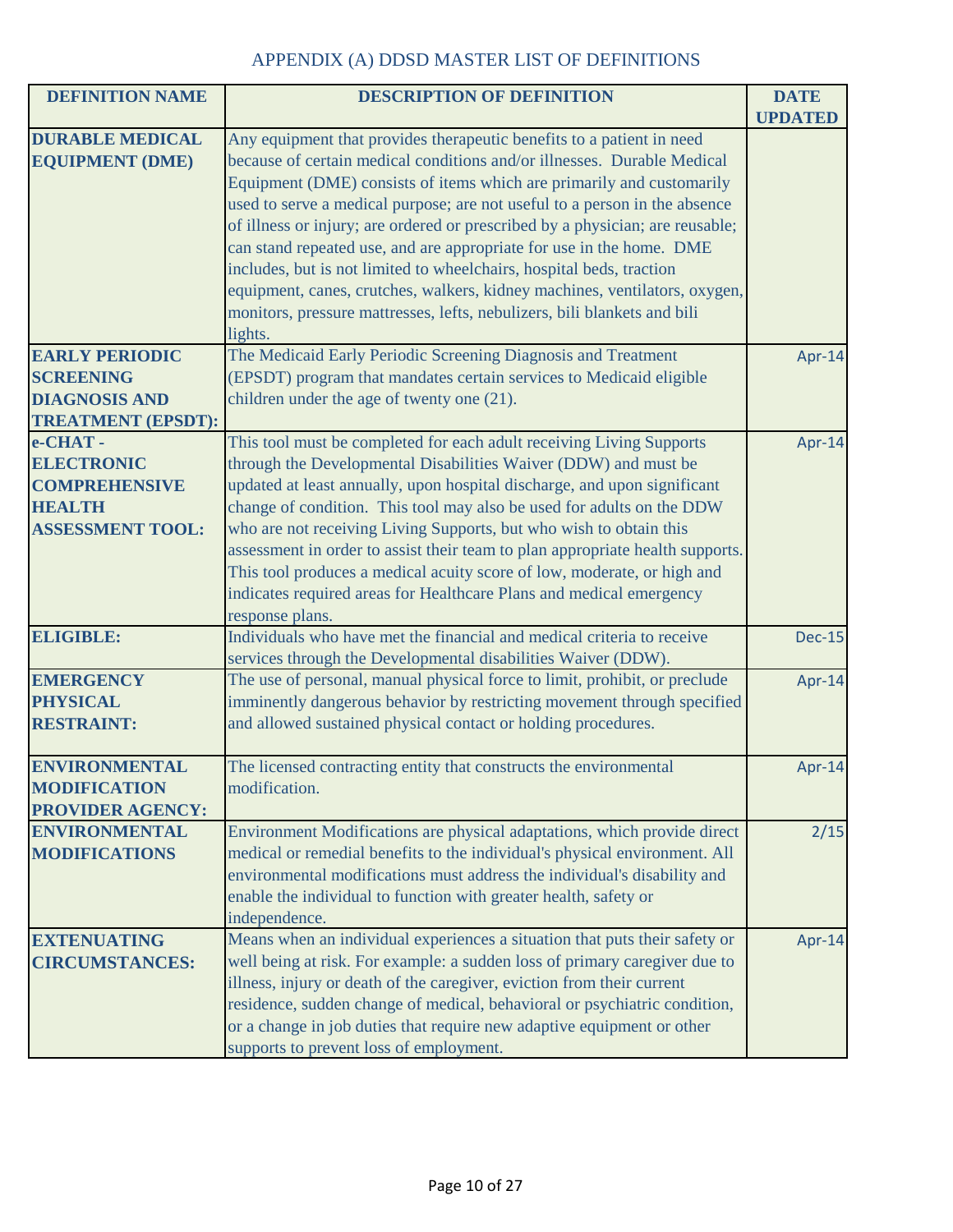| <b>DEFINITION NAME</b>   | <b>DESCRIPTION OF DEFINITION</b>                                              | <b>DATE</b>    |
|--------------------------|-------------------------------------------------------------------------------|----------------|
|                          |                                                                               | <b>UPDATED</b> |
| <b>EXTREMELY</b>         | Means unique or co-existing conditions or diagnoses which result in a         | Apr-14         |
| <b>COMPLEX:</b>          | situation where one or more particular aspects of an individual's needs for   |                |
|                          | Developmental Disabilities (DD) Waiver services significantly exceeds         |                |
|                          | what can be accommodated within the individual's current New Mexico           |                |
|                          | Developmental Disabilities Waiver (NM DDW) group assignment and               |                |
|                          | other available resources.                                                    |                |
| <b>FACE-TO-FACE:</b>     | Providing direct services in the physical presence of an individual with      | Apr-14         |
|                          | developmental disabilities, or in specific instances, the family of a child   |                |
|                          | with developmental disabilities.                                              |                |
| <b>FADING FACTOR:</b>    | Core therapy/Behavior Support Consultation (BSC) hours are multiplied         | Apr-14         |
|                          | by a factor of 0.6 for ongoing therapy/BSC that does not meet the criteria    |                |
|                          | for core therapy or BSC hours.                                                |                |
| <b>FADING:</b>           | The orderly process by which the therapist, or the Behavior Support           | Apr-14         |
|                          | Consultant (BSC), transfers the delivery or implementation of specific        |                |
|                          | therapy strategies to non-therapists or non-Behavior Support Consultants,     |                |
|                          | such as Direct Support Personal (DSP) and natural supports. When              |                |
|                          | planned fading results in the discontinuation of a therapy/BSC service, the   |                |
|                          | responsibility for support of current therapy strategies rests with another   |                |
|                          | Interdisciplinary Team (IDT) provider agency.                                 |                |
|                          |                                                                               |                |
| <b>FAIR HEARING:</b>     | A process that provides for an impartial review of Human Services             | Apr-14         |
|                          | Department (HSD) actions that affect public assistance program                |                |
|                          | applicants, recipients, and providers.                                        |                |
| <b>FAMILY LIVING</b>     | Family Living is intended for individuals who are assessed to need            | Apr-15         |
| <b>SERVICES:</b>         | residential habilitation to ensure health and safety while providing the      |                |
|                          | opportunity to live in a typical family setting. Family Living is direct      |                |
|                          | support and assistance to individuals residing in the home of a natural or    |                |
|                          | host family member.                                                           |                |
| <b>FUNCTIONAL</b>        | Goal-directed activity that is related to an individual's daily life routines | Apr-14         |
| <b>ACTIVITY FOR</b>      | in the areas of self-care, home and community living, education, work,        |                |
| <b>THERAPY:</b>          | leisure, and social participation.                                            |                |
| <b>GENERIC SUPPORTS:</b> | Supports that are not specific to, or specifically designed for people with   | Apr-14         |
|                          | developmental disabilities.                                                   |                |
| <b>GROUP H REQUEST</b>   | Means the completed "INDIVIDUAL SUPPORT NEEDS REVIEW                          | Apr-14         |
| PACKET:                  | FORM" with all attachments indicated on that form as relevant to the          |                |
|                          | nature/type of Group H Request being submitted.                               |                |
| <b>GUARDIAN:</b>         | A judicially appointed person having authority to make decisions for an       | <b>Dec-15</b>  |
|                          | individual.                                                                   |                |
| <b>HEALTH CARE</b>       | The designated individual on the Interdisciplinary Team (IDT) who             | Apr-14         |
| <b>COORDINATOR:</b>      | monitors and arranges for health care services for an individual in           |                |
|                          | accordance with these standards.                                              |                |
| <b>HEALTH CARE PLAN:</b> | A document developed by a licensed nurse that identifies the individual's     | Apr-14         |
|                          | health care needs, measurable health related goals, and specific activities   |                |
|                          | to be implemented by licensed nurses, direct support personnel, caregivers    |                |
|                          | or other members of the Interdisciplinary Team (IDT) to address identified    |                |
|                          | health care needs and goals.                                                  |                |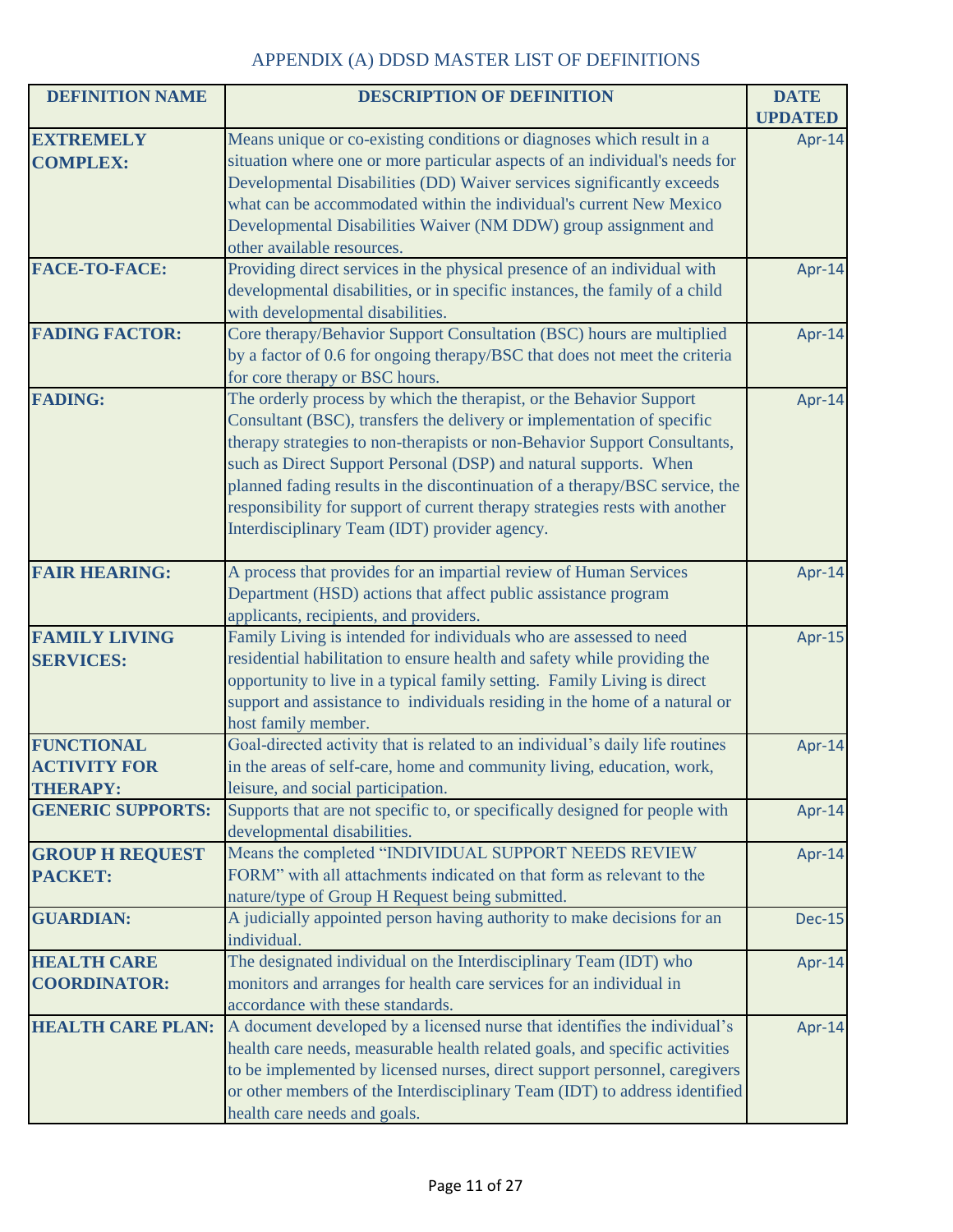| <b>DEFINITION NAME</b>   | <b>DESCRIPTION OF DEFINITION</b>                                                                | <b>DATE</b>    |
|--------------------------|-------------------------------------------------------------------------------------------------|----------------|
|                          |                                                                                                 | <b>UPDATED</b> |
| <b>HIGH MEDICAL</b>      | An acute or chronic health status, including brain disorders that result in a                   | Apr-14         |
| <b>NECESSITY:</b>        | dependency on medical care for which daily skilled (nursing) intervention                       |                |
|                          | is medically necessary.                                                                         |                |
| <b>HUMAN RIGHTS</b>      | Human Rights Committees (HRC) are required for residential service                              | Apr-14         |
| <b>COMMITTEE (HRC):</b>  | provider agencies to review and monitor the implementation of plans to                          |                |
|                          | ensure compliance with Human Rights requirements.                                               |                |
| <b>HUMAN SERVICES</b>    | A leading research institute providing research at state and federal levels                     | <b>Dec-15</b>  |
| <b>RESEARCH</b>          | in the field of intellectual and/or developmental disabilities (I/DD) since                     |                |
| <b>INSTITUTE (HSRI)</b>  | 1976.                                                                                           |                |
| <b>IDEA:</b>             | Individuals with Disabilities Education Act which relates to federal                            | Apr-14         |
|                          | requirements for special education services through public schools.                             |                |
| <b>IMMEDIATE FAMILY</b>  | Includes father (includes natural or adoptive or foster father, father-in-law,                  | Apr-14         |
| <b>MEMBER:</b>           | stepparent), mother (includes natural or adoptive or foster mother, mother-                     |                |
|                          | in-law, stepparent), brother (includes half-brother, step-brother), sister                      |                |
|                          | (includes half-sister, step-sister), son or daughter, step-son or step-                         |                |
|                          | daughter, adoptive or foster son or daughter, natural grandfather, natural                      |                |
|                          | grandmother, and spouse relationship to the individual.                                         |                |
| <b>IMMINENT, SERIOUS</b> | Harm certain to result in physical insult great enough to render an                             |                |
| <b>PHYSICAL HARM:</b>    | individual incapable of continuing usual activities regardless of whether                       | Apr-14         |
|                          | medical intervention is needed.                                                                 |                |
| <b>INAPPROPRIATE</b>     | See SEXUALLY INAPPROPRIATE BEHAVIOR.                                                            | Apr-14         |
| <b>SEXUAL BEHAVIOR:</b>  |                                                                                                 |                |
| <b>INDIVIDUAL</b>        | Means a person with intellectual/developmental disabilities who is                              | $May-15$       |
|                          | receiving supports and services for individuals with                                            |                |
|                          | intellectual/developmental disabilities developmental disabilities by a                         |                |
|                          | service provider certified by, or funded in whole or in part with state funds                   |                |
|                          | administered by the department through contracts or agreements.                                 |                |
|                          |                                                                                                 |                |
| <b>INDIVIDUAL CASE</b>   | Means the table/chart which outlines which entity is responsible for                            | Apr-14         |
| <b>FILE MATRIX:</b>      | maintaining each type of individual client document.                                            |                |
| <b>INDIVIDUAL CASE</b>   | Means a hard copy or electronic file of documents pertaining to eligibility,                    | Apr-14         |
| FILE:                    | service delivery, service history and other pertinent information about the                     |                |
|                          | individual. The record shall document activities and services provided to                       |                |
|                          | individuals with developmental disabilities receiving community-based                           |                |
|                          | services. The specific documents required to be maintained by each type                         |                |
|                          | of agency (case management, living supports, community integrated                               |                |
|                          | employment, customized community supports) is listed in the Individual                          |                |
|                          | Case File Matrix.                                                                               |                |
|                          | <b>INDIVIDUAL SERVICE</b> A treatment plan for an eligible recipient that includes the eligible | Apr-14         |
| PLAN (ISP):              | recipients needs, functional level, intermediate and long range goals,                          |                |
|                          | statement for achieving goals and specifies responsibilities for the care                       |                |
|                          | needs. The plan determines the services allocated to the eligible recipient                     |                |
|                          | within program allowances.                                                                      |                |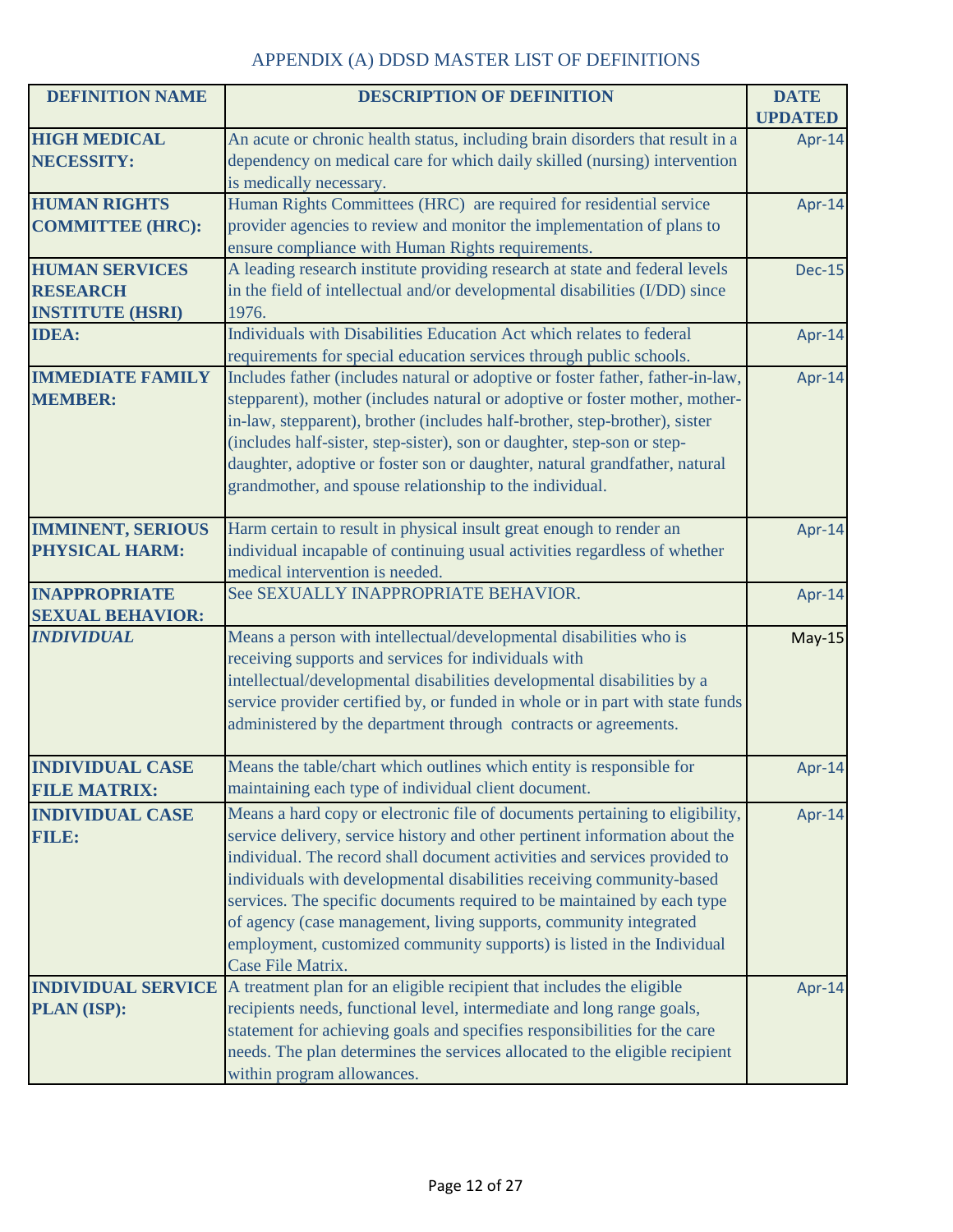| <b>DEFINITION NAME</b>                                                                                           | <b>DESCRIPTION OF DEFINITION</b>                                                                                                                                                                                                                                                                                                                                                                                                                                                                                     | <b>DATE</b><br><b>UPDATED</b> |
|------------------------------------------------------------------------------------------------------------------|----------------------------------------------------------------------------------------------------------------------------------------------------------------------------------------------------------------------------------------------------------------------------------------------------------------------------------------------------------------------------------------------------------------------------------------------------------------------------------------------------------------------|-------------------------------|
| <b>INSTRUMENTAL</b><br><b>LIVING (IADLs):</b>                                                                    | Skills beyond basic self-care related to how individuals function within<br><b>ACTIVITIES OF DAILY</b> their homes, workplaces, and social environments. Instrumental Activities<br>of Daily Living (ADL)s may include typical domestic tasks, such as<br>driving, cleaning, cooking, and shopping, as well as other less physically<br>demanding tasks such as operating electronic appliances and handling                                                                                                         | Apr-14                        |
| <b>INTAKE AND</b><br><b>ELIGIBILITY (IEB):</b>                                                                   | budgets.<br>Intake and Eligibility Bureau at Developmental Disabilities Supports<br>Division (DDSD).                                                                                                                                                                                                                                                                                                                                                                                                                 | Apr-14                        |
| <b>INTEGRATED WORK</b><br><b>SETTING:</b>                                                                        | Work settings where non-disabled individuals are co-workers; or in which<br>an individual with disabilities has consistent and regular opportunities for<br>interacting with non-disabled individuals.                                                                                                                                                                                                                                                                                                               | Apr-14                        |
| <b>INTENSIVE MEDICAL</b><br><b>LIVING SERVICES</b>                                                               | Intense Medical Living Supports provide community living supports for<br>individuals in a Supported Living environment who require daily direct<br>skilled nursing, in conjunction with community living supports that<br>promote health and assist the individuals to acquire, retain or improve<br>skills necessary to live in the community and prevent institutionalization,<br>consistent with each individual's Individual Service Plan (ISP).                                                                 | Apr-15                        |
| <b>INTENSIVE NURSING</b><br><b>CARE, CLINICAL</b><br><b>OVERSIGHT AND</b><br><b>HEALTH</b><br><b>MANAGEMENT:</b> | Nursing clinical and health management supports indicated in the<br>"Severe" or "Significant" category on the Intensive Medical Living<br>Services eligibility parameters tool issued by Developmental Disabilities<br><b>Supports Division (DDSD).</b>                                                                                                                                                                                                                                                              | Apr-14                        |
| <b>INTERDISCIPLINARY</b><br><b>TEAM (IDT)</b><br><b>MEMBERS:</b>                                                 | The interdisciplinary team (IDT) is responsible for the development of the<br>individual service plan (ISP) and for identifying the agencies and<br>individuals responsible for providing the services and supports identified<br>in the ISP. The IDT shall consist of the following core members:<br>individual, case manager, guardian, helper, key community service<br>provider staff, direct service staff, service coordinator, ancillary service<br>providers, designated healthcare coordinator, and others. | <b>Feb-15</b>                 |
| <b>INTERDISCIPLINARY</b><br><b>TEAM (IDT):</b>                                                                   | A group of individuals including the person receiving services, their<br>families and/or guardians, and a group of professionals, paraprofessionals<br>and other support persons, who are responsible for the development and/or<br>implementation of the Individual Service Plan (ISP).                                                                                                                                                                                                                             | <b>Dec-15</b>                 |
| <b>INTERIM</b><br><b>HEALTHCARE PLANS:</b>                                                                       | An initial plan developed soon after discharge or change of condition to<br>provide immediate and temporary guidance that remains in place until a<br>more formal health care plan may be developed.                                                                                                                                                                                                                                                                                                                 | Apr-14                        |
| <b>INTERMITTENT</b><br><b>SKILLED NURSING:</b>                                                                   | Direct skilled nursing provided on an occasional basis or scheduled on a<br>less than daily basis.                                                                                                                                                                                                                                                                                                                                                                                                                   | Apr-14                        |
| <b>INTERN:</b>                                                                                                   | An individual holder of an advanced degree or candidate for an advanced<br>degree, participating in a practicum program approved by and under<br>supervision of a university program.                                                                                                                                                                                                                                                                                                                                | Apr-14                        |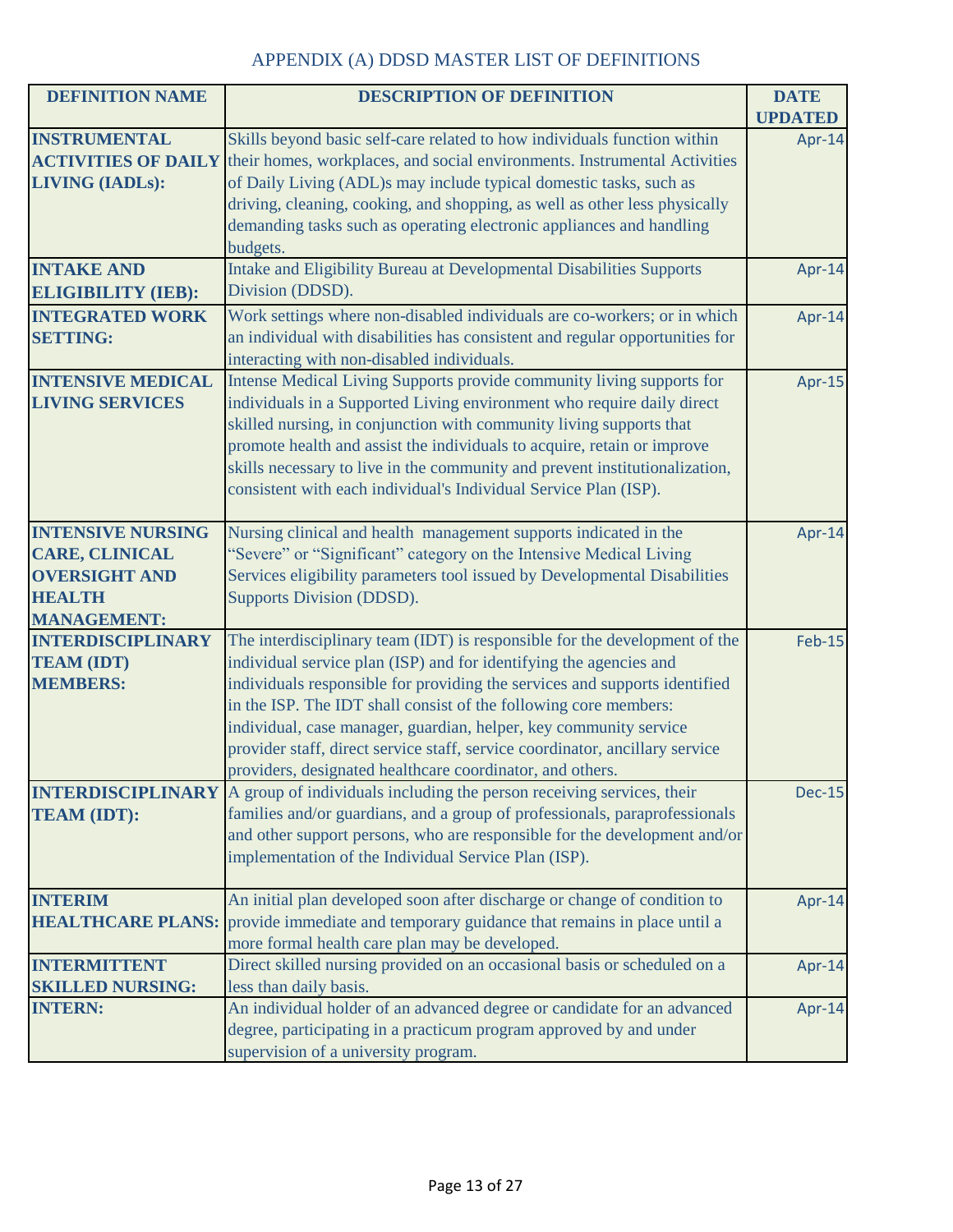| <b>DEFINITION NAME</b>    | <b>DESCRIPTION OF DEFINITION</b>                                                                                                   | <b>DATE</b>    |
|---------------------------|------------------------------------------------------------------------------------------------------------------------------------|----------------|
|                           |                                                                                                                                    | <b>UPDATED</b> |
| <b>INTERVIEWER</b>        | An annual American Association on Intellectual and Developmental                                                                   | <b>Feb-15</b>  |
| <b>RELIABILITY AND</b>    | Disabilities (AAIDD) review required for all SIS assessors. These                                                                  |                |
| <b>QUALIFICATION</b>      | reviews are conducted by an AAIDD trainer or other Supports Intensity                                                              |                |
| <b>REVIEW (IRQR)</b>      | Scale® (SIS) trainer approved by AAIDD. The Interviewer Reliability and                                                            |                |
|                           | Qualification Review (IRQR) is a reflection of SIS assessors' abilities to                                                         |                |
|                           | conduct an interview at a specific point in time.                                                                                  |                |
| <b>ISOLATION:</b>         | See Seclusion and Isolation.                                                                                                       | Apr-14         |
| <b>JOB SEEKING SKILLS</b> |                                                                                                                                    | <b>Feb-15</b>  |
| <b>TRAINING (JSST)</b>    | Job Seeking Skills Training is designed to assist an individual to                                                                 |                |
|                           | successfully recognize and respond to potential job opportunities.                                                                 |                |
|                           | Examples of this service include, but are not limited to: how to develop a                                                         |                |
|                           | resume and cover letter; locating job opportunities; following up with                                                             |                |
|                           | employers after competing an application or interview; how to answer                                                               |                |
|                           | difficult interview questions; typical business etiquette; and how to adapt                                                        |                |
|                           | to written and unwritten rules in the workplace. The outcome of the                                                                |                |
|                           | service should be that the individual has the skills and resources to assist                                                       |                |
|                           | in their job search and maintain employment once a job is secured.                                                                 |                |
| <b>LEGAL GUARDIAN</b>     | Means the parent of an individual with an intellectual/developmental                                                               | $May-15$       |
|                           | disabilities if the individual is a minor or a legal guardian appointed or                                                         |                |
|                           | recognized pursuant to the Uniform Probate Code, Section 45-5-101, et                                                              |                |
|                           | seq. NMSA 1978 (1993 Repl.).                                                                                                       |                |
| <b>LEVAL OF CARE</b>      | Level of Care criteria for Intermediate Care Facility (ICF-MR), to                                                                 | Apr-14         |
| $(LOC)$ :                 | determine eligibility for the DDW.                                                                                                 |                |
|                           | <b>LICENSED DIETITIAN:</b> A licensed, professional who has met the educational and clinical                                       | Apr-14         |
|                           | requirements set forth by the American Dietary Association (ADA) and                                                               |                |
|                           | licensure requirements set forth by the State of New Mexico.                                                                       |                |
| <b>LICENSED</b>           | <b>Licensed Practical Nurse.</b>                                                                                                   | Apr-14         |
| <b>PRACTICAL NURSE</b>    |                                                                                                                                    |                |
| (LPN):                    |                                                                                                                                    |                |
| <b>LIFE THREATENING</b>   | Conditions that have associated potential to cause cardiopulmonary arrest                                                          | Apr-14         |
| <b>MEDICAL</b>            | or respiratory arrest leading to cardiac arrest.                                                                                   |                |
| <b>CONDITIONS:</b>        |                                                                                                                                    |                |
| <b>LIVING SUPPORTS:</b>   | Living Supports is a residential habilitation service that is individually                                                         | Apr-15         |
|                           | tailored to assist individuals eighteen (18) years or older who are assessed                                                       |                |
|                           | to need daily support and/or supervision with the acquisition, retention, or                                                       |                |
|                           | improvement of skills related to living in the community to prevent                                                                |                |
|                           | institutionalization. Living Supports are intended to increase and promote                                                         |                |
|                           | independence and to support individuals to live as independently as<br>possible in the community in a setting of their own choice. |                |
|                           |                                                                                                                                    |                |
| <b>MAKING ACTION</b>      |                                                                                                                                    | <b>Feb-15</b>  |
| <b>PLANS (MAPS)</b>       | Making Action Plans (MAPs) are tools designed to assist individuals,                                                               |                |
|                           | organizations, and families figure out how to move into the future                                                                 |                |
|                           | effectively, inclusively and creatively. MAPs are tools held in the hand if a                                                      |                |
|                           | creative facilitator who can truly listen to individual's desires. The tool                                                        |                |
|                           | focuses on the positives, the gifts, and the strengths of the individual.                                                          |                |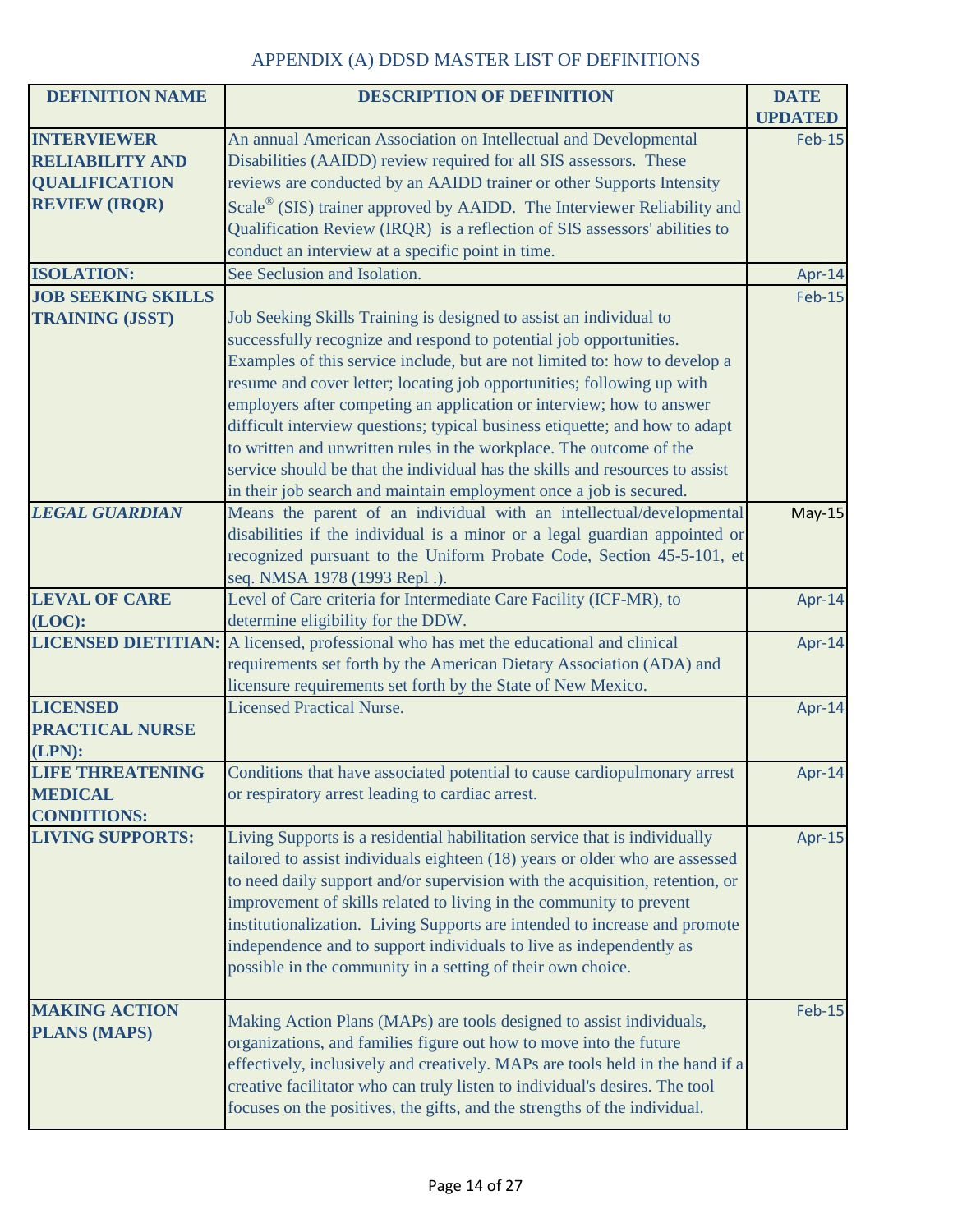| <b>DEFINITION NAME</b>                                                          | <b>DESCRIPTION OF DEFINITION</b>                                                                                                                                                                                                                                                                                                                                                                                                                                                                                                                                                                                      | <b>DATE</b><br><b>UPDATED</b> |
|---------------------------------------------------------------------------------|-----------------------------------------------------------------------------------------------------------------------------------------------------------------------------------------------------------------------------------------------------------------------------------------------------------------------------------------------------------------------------------------------------------------------------------------------------------------------------------------------------------------------------------------------------------------------------------------------------------------------|-------------------------------|
| <b>MANAGED CARE</b><br><b>ORGANIZATOINS</b><br>(MCO):                           | Managed Care Organizations (MCO) means agencies contracted to<br>provide health services through Centennial Care.                                                                                                                                                                                                                                                                                                                                                                                                                                                                                                     |                               |
| <b>MEANINGFUL DAY:</b>                                                          | Individualized access for individuals with developmental disabilities to<br>support their participation in activities and functions of community life<br>that are desired and chosen by the general population. The term "day"<br>does not exclusively denote activities that happen between 9:00 a.m. to<br>5:00 p.m. on weekdays.                                                                                                                                                                                                                                                                                   | Apr-14                        |
| <b>MECHANICAL</b><br><b>RESTRAINT:</b>                                          | The use of a physical device to restrict an individual's capacity for desired<br>or intended movement including movement or normal function of a<br>portion of an individual's body for the exclusive purpose of precluding<br>challenging behavior without a secondary benefit for the individual. Use<br>of this type of restraint is prohibited in the Developmental Disabilities<br>Waiver (DDW) program.                                                                                                                                                                                                         | Apr-14                        |
| <b>MEDICAL ADVERSE</b><br><b>EVENTS:</b>                                        | Omission of medical care or implementation of medical treatment outside<br>of physician orders or treatment plan, which lead to an exacerbation of<br>clinical condition or injury.                                                                                                                                                                                                                                                                                                                                                                                                                                   | Apr-14                        |
| <b>MEDICAL</b><br><b>ASSISTANCE</b><br><b>DIVISION (MAD):</b>                   | The Medical Assistance Division (MAD) within the New Mexico Human<br><b>Services Department.</b>                                                                                                                                                                                                                                                                                                                                                                                                                                                                                                                      | Apr-14                        |
| <b>MEDICAL</b><br><b>EMERGENCY</b><br><b>RESPONSE PLAN</b><br>(MERP):           | A document developed by the agency nurse or other health professional<br>identified by the Interdisciplinary Team (IDT) that provides guidance to<br>staff when an individual has a chronic condition or illness that has the<br>potential to exacerbate into a life threatening situation. Each Medical<br>Emergency Response Plan (MERP) addresses a single condition/illness.                                                                                                                                                                                                                                      | Apr-14                        |
| <b>MEDICAL</b><br><b>EMERGENCY:</b>                                             | A health condition that is life threatening to the individual and requires<br>rapid emergency intervention and treatment.                                                                                                                                                                                                                                                                                                                                                                                                                                                                                             | Apr-14                        |
| <b>MEDICATION</b><br><b>ADMINISTRATION</b><br><b>ASSESSMENT TOOL</b><br>(MAAT): | Medication Administration Assessment Tool (MATT), a tool issued by<br>Developmental Disabilities Supports Division and conducted by the<br>agency nurse to assist the team to determine the level of support an<br>individual needs in order to safely take their medication.                                                                                                                                                                                                                                                                                                                                         | Apr-14                        |
| <b>MEDICATION</b><br><b>ADMINISTRATION</b><br><b>RECORD (MAR):</b>              | The legal document used to record when a person takes medication,<br>refuses to take medication, misses a dose of medication, etc. The<br>Medication Administration Record (MAR) includes, but is not limited to,<br>the following: month, year, the person's name, the person's date of birth,<br>name of person's primary care practitioner, name(s) of medication,<br>prescribed purpose(s) of the medication, and name(s) of staff providing<br>medication support to the individual. Refer to New Mexico Administrative<br>Code (NMAC) 16.19.11 for specific requirements regarding<br>documentation on the MAR. | Apr-14                        |
| <b>MEDICATION</b><br><b>DELIVERY:</b>                                           | The method by which individuals take or receive their medication.                                                                                                                                                                                                                                                                                                                                                                                                                                                                                                                                                     | Apr-14                        |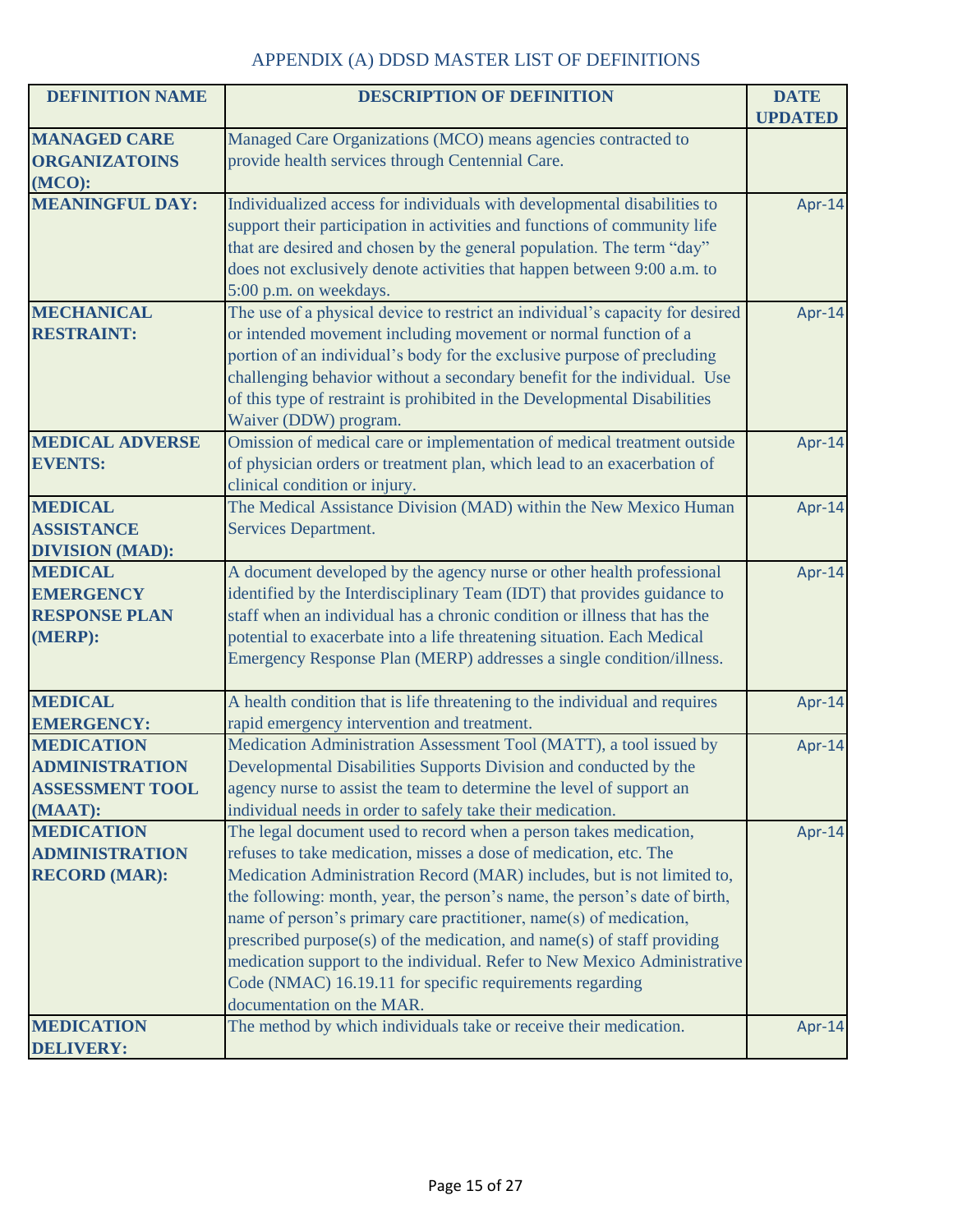| <b>DEFINITION NAME</b>   | <b>DESCRIPTION OF DEFINITION</b>                                                                    | <b>DATE</b>    |
|--------------------------|-----------------------------------------------------------------------------------------------------|----------------|
|                          |                                                                                                     | <b>UPDATED</b> |
|                          | <b>MEDICATION ERROR:</b> A breach of one of the five "Rs", namely right individual, right           | Apr-14         |
|                          | medication, right time, right dose, and right route. The types of medication                        |                |
|                          | errors are: wrong individual, wrong medication (which includes                                      |                |
|                          | administering a medication without an order), wrong time, missed dose                               |                |
|                          | (omission), wrong dose, and wrong route.                                                            |                |
| <b>MEDICATION ROUTE:</b> | A method of medication entry into an individual's body (e.g., oral,                                 | Apr-14         |
|                          | injection, rectal or topical).                                                                      |                |
| <b>MENTAL HEALTH</b>     | A licensed practitioner or qualifying intern with at least a master's degree                        | Apr-14         |
| <b>THERAPIST:</b>        | in a mental health allied field. Mental health therapists may offer services                        |                |
|                          | outside the Medicaid Developmental Disabilities Waiver (DDW) Program                                |                |
|                          | in private practice or as contractors, subcontractors or employees of other                         |                |
|                          | licensed providers or mental health agencies. The focus of services                                 |                |
|                          | provided by a mental health therapist typically includes specific                                   |                |
|                          | psychiatric conditions found in the current Diagnostic and Statistical                              |                |
|                          | Manual (DSM) of the American Psychiatric Association.                                               |                |
| <b>NATURAL</b>           | The settings where an individual lives their life irrespective of therapy                           | Apr-14         |
|                          | <b>ENVIRONMENTS (FOR</b> services. These settings would be included in the individual's routines if |                |
|                          | <b>THERAPY SERVICES):</b> they were not a setting for therapy sessions. Individuals' Individual     |                |
|                          | Service Plan (ISP) visions may identify non-traditional settings of interest                        |                |
|                          | to that individual for exploration and/or continued participation. This                             |                |
|                          | does not include an office clinic setting and should not be identified                              |                |
|                          | because of the therapist's interest in a specific treatment modality alone.                         |                |
| <b>NATURAL FAMILY</b>    | An individual related by blood or adoption to include: mother, father,                              | Apr-14         |
| <b>MEMBER:</b>           | brother, sister, aunt, uncle, grandmother, grandfather, son, or daughter.                           |                |
| <b>NATURAL SUPPORTS:</b> | Personal associations and relationships typically developed in the                                  | Apr-14         |
|                          | community that enhance the quality and security of life for people,                                 |                |
|                          | including, but not limited to, family relationships; friendships reflecting                         |                |
|                          | the diversity of the neighborhood and the community; association with                               |                |
|                          | fellow students or employees in regular classrooms and work places; and                             |                |
|                          | associations developed though participation in clubs, organizations, and                            |                |
|                          | other civic activities. It includes community supports that are typically not                       |                |
|                          | funded under the DDW or other publicly funded developmental                                         |                |
|                          | disabilities programs that assist the individual and facilitates integration                        |                |
|                          | into the community (non-paid supports).                                                             |                |
| <b>NEW ALLOCATION</b>    | Core therapy/Behavior Support Consultation (BSC) hours are multiplied                               | Apr-14         |
| <b>FACTOR:</b>           | by a factor of 1.2 for therapy/BSC budgets that meet the following criteria:                        |                |
|                          | a) therapy/BSC services are initiated within the first twelve (12) months of                        |                |
|                          | the effective date of the initial ISP; b) the individual has never received                         |                |
|                          | therapy or BSC services through the Developmental Disabilities Waiver                               |                |
|                          | (DDW); or c) the individual has not had the particular therapy for one ISP                          |                |
|                          | budget cycle or BSC service for two or more budget cycles.                                          |                |
|                          |                                                                                                     |                |
| <b>NEW ALLOCATION:</b>   | An initial DDW budget for an individual who is coming off of the Central                            | Apr-14         |
|                          | Registry for DDW services.                                                                          |                |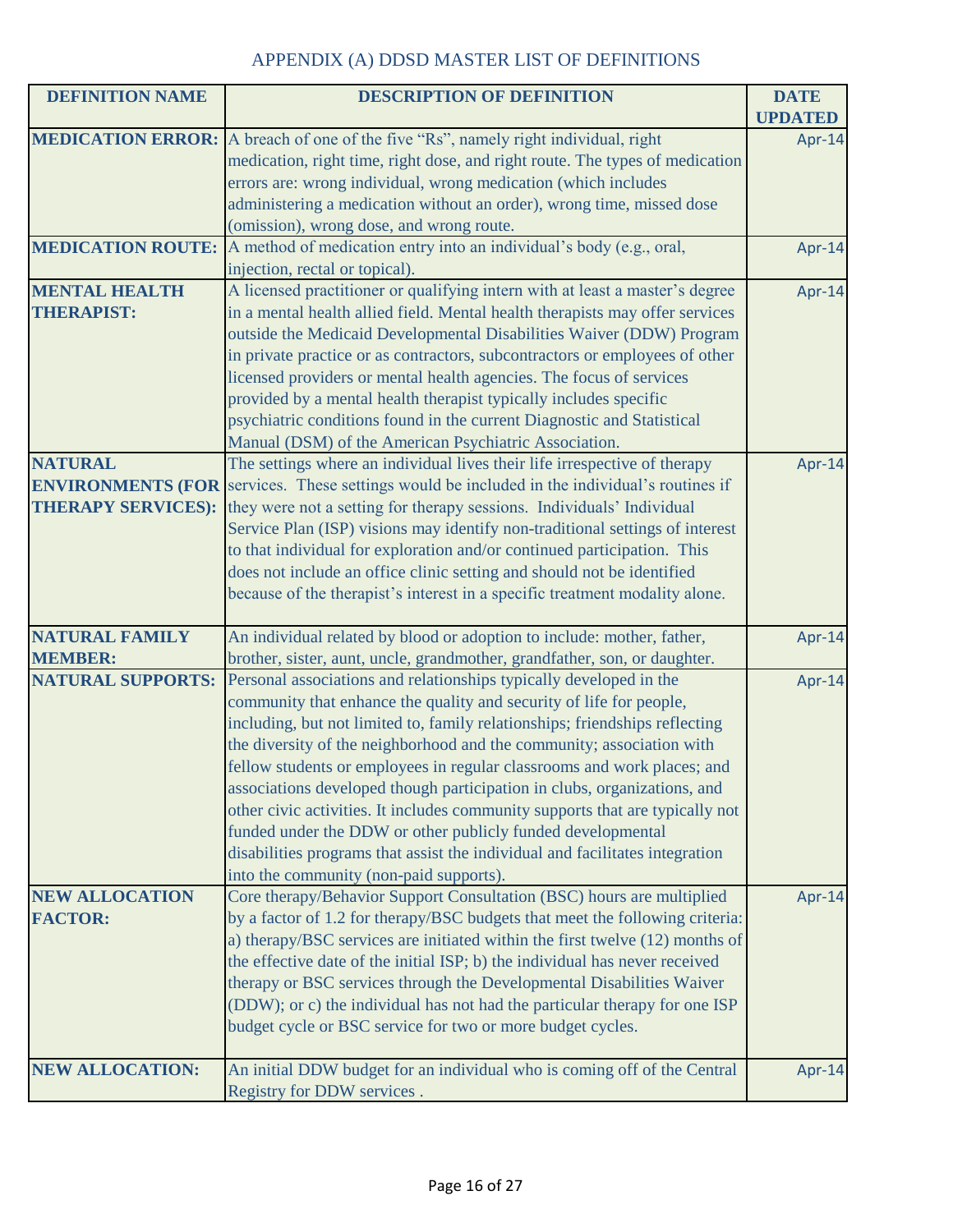| <b>DEFINITION NAME</b>                                                                                               | <b>DESCRIPTION OF DEFINITION</b>                                                                                                                                                                                                                                                                                                                                                                                                                                                                                                                                                                                                                                                                                                                                         | <b>DATE</b>    |
|----------------------------------------------------------------------------------------------------------------------|--------------------------------------------------------------------------------------------------------------------------------------------------------------------------------------------------------------------------------------------------------------------------------------------------------------------------------------------------------------------------------------------------------------------------------------------------------------------------------------------------------------------------------------------------------------------------------------------------------------------------------------------------------------------------------------------------------------------------------------------------------------------------|----------------|
|                                                                                                                      |                                                                                                                                                                                                                                                                                                                                                                                                                                                                                                                                                                                                                                                                                                                                                                          | <b>UPDATED</b> |
| <b>NEW MEXICO</b><br><b>DEVELOPMENTAL</b><br><b>DISABILITIES</b><br><b>WAIVER (NM DDW)</b><br><b>GROUP</b>           | Seven New Mexico Developmental Disabilities Waiver (NM DDW)<br>Groups labeled from A-G from least to most supports needs. Individuals<br>with similar pattern and intensity of support needs are assigned to the<br>same NM DDW Group. In addition, NM DDW Group C includes<br>individuals with moderate to above average behavioral challenges; NM<br>DDW Group F includes individuals with extraordinary medical risk, and<br>NM DDW Group G includes individuals with extraordinary behavioral<br>challenges including dangerousness to others or extreme self-injury risk.                                                                                                                                                                                           | Apr-14         |
| <b>NEW MEXICO</b><br><b>DEVELOPMENTAL</b><br><b>DISABILITIES</b><br><b>WAIVER (DDW)</b><br><b>GROUP A:</b>           | Adults in this group have minimal needs and require the least amount of<br>support. These individuals have SIS scores that indicate they have less<br>general support needs (Home Life, Health and Safety Support Needs) than<br>75% of the population with developmental disabilities. Most of these<br>adults have mild intellectual disabilities. They are capable of managing<br>many aspects of their lives independently. Supports are typically of an<br>intermittent nature. These individuals may not receive 24/7 paid supports<br>and have a significant amount of time spent alone and/or with unpaid<br>natural supports. They can engage independently in the community.                                                                                   | Apr-14         |
| <b>NEW MEXICO</b><br><b>DEVELOPMENTAL</b><br><b>DISABILITIES</b><br><b>WAIVER (DDW)</b><br><b>GROUP B:</b>           | Adults in this group require more support than NM DDW Group A, but<br>also receive intermittent rather than 24/7 paid supports. Some time is spent<br>alone, engaging independently in certain community activities and/or with<br>unpaid natural supports. Many of these individuals have mild intellectual<br>disabilities, although broader ranges of intellectual disabilities do occur in<br>this Group. Although these individuals require more support to meet<br>personal needs than those in NM DDW Group A, their support needs are<br>still generally minimal in a number of life areas. This group has fewer<br>general support needs (Home Life, Community, Health and Safety Support<br>Needs) than 50% of the population with developmental disabilities. | Apr-14         |
| <b>NEW MEXICO</b><br><b>DEVELOPMENTAL</b><br><b>DISABILITIES</b><br><b>WAIVER (NM DDW)</b><br><b>GROUP H:</b>        | Means an assignment required to address rare and/or exceptional<br>situations for individuals with documented extenuating circumstances or<br>extremely complex needs, consistent with this procedure.                                                                                                                                                                                                                                                                                                                                                                                                                                                                                                                                                                   | Apr-14         |
| <b>NEW MEXICO</b><br><b>DEVELOPMENTAL</b><br><b>DISABILITIES</b><br><b>WAIVER (NM DDW)</b><br><b>PLANNING PACKET</b> | A packet compiled by Developmental Disabilities Supports Division<br>(DDSD) with information needed to plan for services. Information<br>includes a Supports Intensity Scale® (SIS) report, fair hearing rights, New<br>Mexico Developmental disabilities Waiver (NM DDW) Group<br>Assignment and/or categorical Group H status, and service package<br>options.                                                                                                                                                                                                                                                                                                                                                                                                         | <b>Feb-15</b>  |
| <b>NEW MEXICO</b><br><b>MEDICAID STATE</b><br><b>PLAN SERVICES:</b>                                                  | Means health related benefits available to all New Mexico Medicaid<br>recipients who meet applicable medical necessity criteria.                                                                                                                                                                                                                                                                                                                                                                                                                                                                                                                                                                                                                                         | Apr-14         |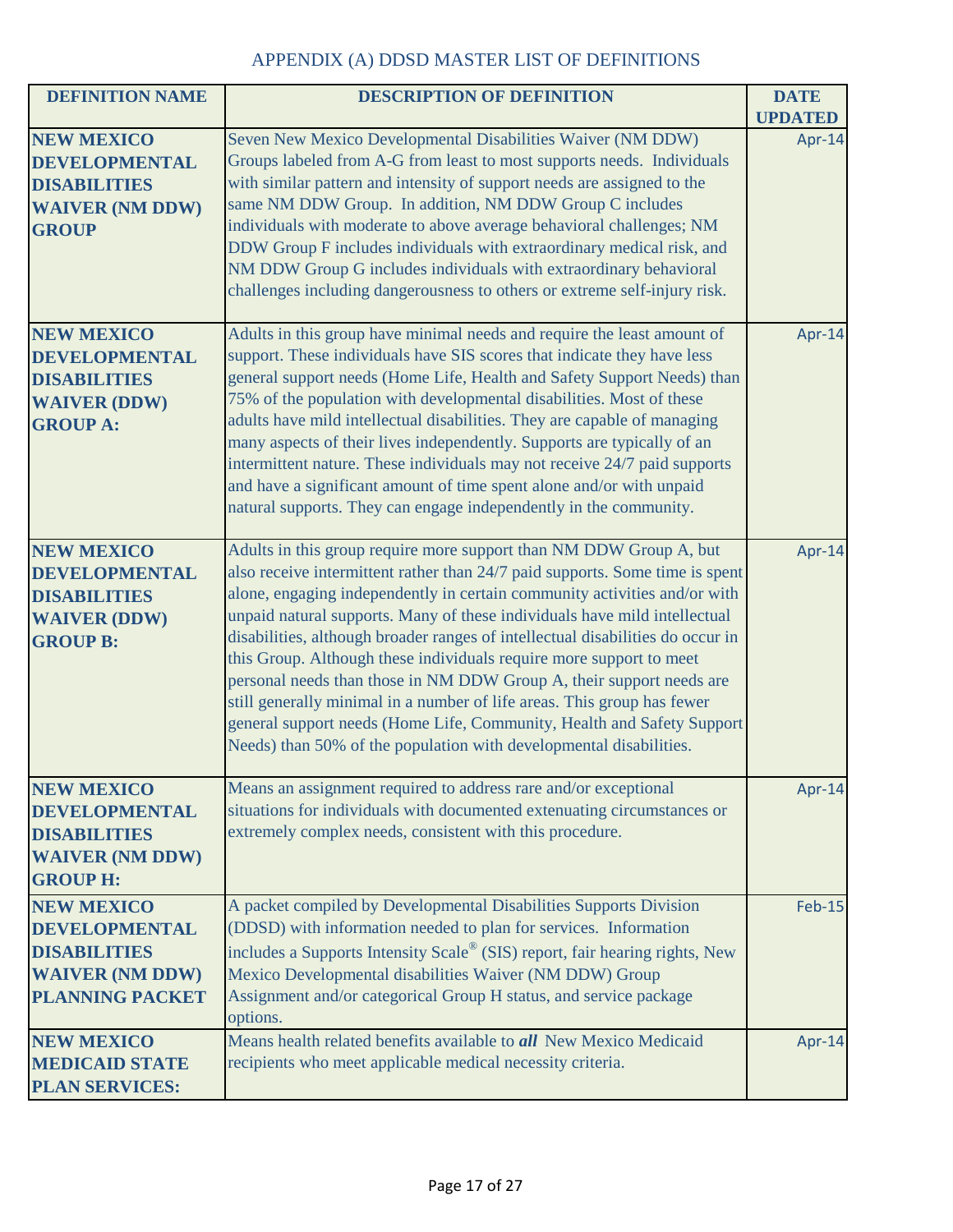| <b>DEFINITION NAME</b>    | <b>DESCRIPTION OF DEFINITION</b>                                                                                           | <b>DATE</b>    |
|---------------------------|----------------------------------------------------------------------------------------------------------------------------|----------------|
|                           |                                                                                                                            | <b>UPDATED</b> |
| <b>NEW MEXICO</b>         | The contractor that determines and re-determines Level of Care (LOC)                                                       | Apr-14         |
| <b>MEDICAID THIRD</b>     | and medical eligibility as well as review and approval of Individual                                                       |                |
| <b>PARTY ASSESSOR</b>     | Service Plans and prior authorization and utilization management                                                           |                |
| (TPA):                    | activities for the Developmental Disabilities (DD) Waiver Program.                                                         |                |
| <b>NEW MEXICO</b>         | Service packages include an array of services and are based on groups                                                      | Apr-14         |
| <b>SERVICE PACKAGES:</b>  | identified using the New Mexico Developmental Disabilities Waiver (NM                                                      |                |
|                           | DDW) Group and living arrangement. Service packages are made up of a                                                       |                |
|                           | base budget, professional services budget, and other service budget.                                                       |                |
| <b>NEW MEXICO</b>         | A series of questions related to extraordinary medical and behavioral                                                      | Apr-14         |
| <b>SUPPLEMENTAL</b>       | support needs experienced by certain Developmental Disabilities Waiver                                                     |                |
| <b>QUESTIONS:</b>         | (DDW) individuals.                                                                                                         |                |
| <b>NEW MEXICO</b>         | A quality assurance mechanism which is completed by respondents during                                                     | <b>Feb-15</b>  |
| <b>SUPPORTS</b>           | the SIS assessment to verify that key elements of the New Mexico                                                           |                |
| <b>INTENSITY SCALE</b>    | Scheduling and Interview Guidelines were followed.                                                                         |                |
| (SIS) ASSESSMENT          |                                                                                                                            |                |
| <b>CHECKLIST:</b>         |                                                                                                                            |                |
| <b>NEW THERAPY</b>        | A therapy referral for an individual who had no therapy hours on the                                                       | Apr-14         |
| <b>REFERRAL:</b>          | previous Individual Service Plan (ISP) budget for that therapy discipline.                                                 |                |
| <b>NON-AMBULATORY:</b>    | Not able to walk independently without support.                                                                            | Apr-14         |
| <b>NON-MEDICAL</b>        | Assistance with minor health needs such as first aid for minor cuts and                                                    | Apr-14         |
| <b>HEALTH CARE:</b>       | scrapes, using menstrual supplies, or hygiene to promote health (e.g., nail                                                |                |
|                           | cutting, denture cleaning).                                                                                                |                |
| <b>NURSE PRACTICE</b>     | The New Mexico statute which governs the regulations and licensing of                                                      | Apr-14         |
| ACT:                      | nurses or certification of certified medication aides.                                                                     |                |
| <b>NURSE:</b>             | A registered nurse (RN) or licensed practical nurse (LPN) who is currently<br>licensed by the New Mexico Board of Nursing. | Apr-14         |
| <b>NUTRITION</b>          | An approved agency that provides nutrition consultation services under                                                     | Apr-14         |
| <b>CONSULTATION</b>       | contract with the Developmental Disabilities Supports Division (DDSD).                                                     |                |
| <b>SERVICES PROVIDER:</b> |                                                                                                                            |                |
| <b>OCCUPATIONAL</b>       | Occupational therapy is a skilled licensed therapy service involving the                                                   | $May-15$       |
| <b>THERAPY</b>            | use of everyday life activities (occupations) for the purpose of evaluation,                                               |                |
|                           | treatment and management of functional limitations. OT addresses                                                           |                |
|                           | physical, cognitive, psychosocial, sensory and other aspects of                                                            |                |
|                           | performance in a variety of contexts to support engagement in everyday                                                     |                |
|                           | life activities that affect health, well-being and quality of life.                                                        |                |
| <b>ONGOING THERAPY</b>    | A written plan developed by the Interdisciplinary Team (IDT) to assure                                                     | Apr-14         |
| <b>DISCHARGE PLAN:</b>    | that pertinent strategies developed by the therapist are integrated into the                                               |                |
|                           | ISP and other plans as appropriate. The document is retained in IDT                                                        |                |
|                           | minutes. Discontinuation of a service providing the Direct Treatment                                                       |                |
|                           | Model therapy targeted is not subject to this requirement.                                                                 |                |
| <b>ONGOING THERAPY:</b>   | Therapy services provided after the initial Individual Service Plan (ISP)                                                  | Apr-14         |
|                           | budget that include therapy hours for at least six (6) months of the ISP                                                   |                |
|                           | budget year for that therapy discipline.                                                                                   |                |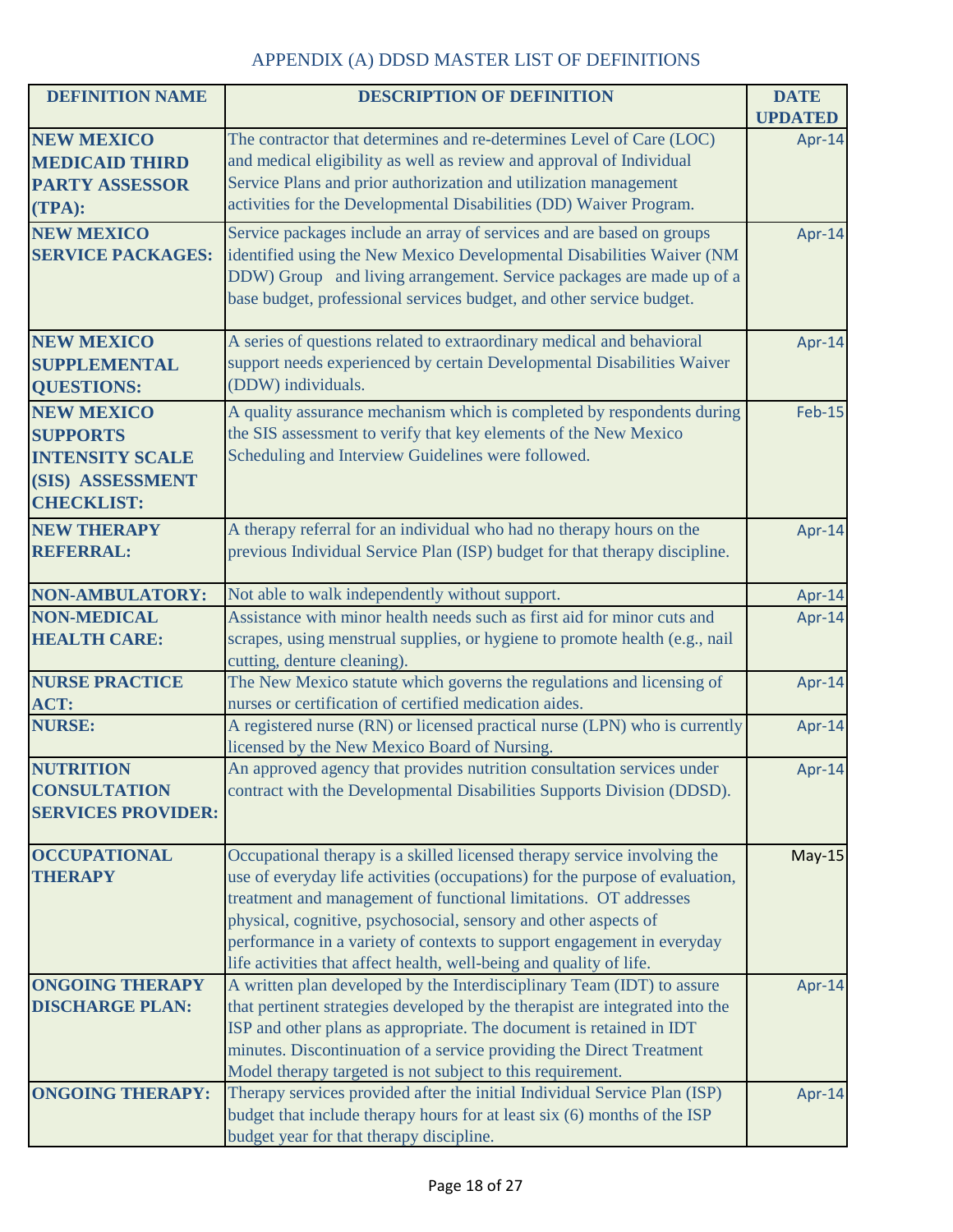| <b>DEFINITION NAME</b> | <b>DESCRIPTION OF DEFINITION</b>                                             | <b>DATE</b>    |
|------------------------|------------------------------------------------------------------------------|----------------|
|                        |                                                                              | <b>UPDATED</b> |
| <b>ORDERS:</b>         | Written, electronic, fax, verbal or phone instructions from a healthcare     | Apr-14         |
|                        | practitioner that provides direction for care or treatment. Verbal and       |                |
|                        | phone orders shall be documented and signed by the receiving nurse and       |                |
|                        | faxed to the healthcare practitioner for countersignature to be retained in  |                |
|                        | the record.                                                                  |                |
| <b>OTHER SERVICES</b>  | Services that will be available for all eligible individuals as needed.      | Apr-14         |
| <b>BUDGET:</b>         | Examples include but are not limited to Adult Nursing, Initial Therapy       |                |
|                        | Assessments, Non-Medical Transportation, Environmental Modifications,        |                |
|                        | Assistive Technology, Preliminary Risk Screening and Consultation,           |                |
|                        | Socialization and Sexuality Education, and Personal Support Technology.      |                |
| <b>PARENT:</b>         | The natural or adoptive mother, father, stepmother, or stepfather.           | Apr-14         |
| <b>PARTICIPATORY</b>   | The state mandated philosophy that asserts the physical and                  | Apr-14         |
| <b>APPROACH TO</b>     | communicative participation in life activities is possible for all           |                |
| <b>THERAPY</b>         | individuals. Therapy service providers must incorporate this approach        |                |
| <b>INTERVENTION:</b>   | during provision of all therapy services including assessment, strategy      |                |
|                        | development, strategy training, etc.                                         |                |
| <b>PERSON CENTERED</b> | A process, directed by the family or the individual-served, intended to      | Apr-14         |
| <b>PLANNING:</b>       | identify the strengths, capacities, preferences, needs and desired outcomes  |                |
|                        | of the individual.                                                           |                |
| <b>PERSONAL HOME:</b>  | The primary residence of the individual that is owned, leased, or rented (in | Apr-14         |
|                        | whole or in part) by the individual.                                         |                |
| <b>PHYSICAL</b>        | The use of touch and/or brief physical redirection with minimal physical     | Apr-14         |
| <b>INTERVENTION:</b>   | force to guide or direct an individual from danger or as an adjunct to       |                |
|                        | instruction. Physical intervention changes the direction of movement         |                |
|                        | rather than stopping or preventing movement.                                 |                |
| <b>PHYSICAL</b>        | The use of touch and/or body position with minimal physical force to         | Apr-14         |
| <b>REDIRECTION:</b>    | redirect attempts by an individual to strike or otherwise cause physical     |                |
|                        | insult or harm.                                                              |                |
| PHYSICIAL THERAPY      | Physical therapy is a skilled licensed therapy service involving the         | <b>May-15</b>  |
|                        | diagnosis and management of movement dysfunction and the enhancement         |                |
|                        | of physical and functional abilities. PT addresses the restoration,          |                |
|                        | maintenance and promotion of optimal physical function, wellness and         |                |
|                        | quality of life related to movement and health.                              |                |
| <b>PLANNING</b>        | Planning Alternative tomorrows with Hope (PATH)s evolved from the            | <b>Feb-15</b>  |
| <b>ALTERNATIVE</b>     | Making Action Plan (MAP)s process. It offers the opportunity to extend       |                |
| <b>TOMORROWS WITH</b>  | the MAPs steps and to put into place a plan of action. PATH is a self-       |                |
| <b>HOPE (PATHS)</b>    | sustaining planning process. It is another tool to address long range and    |                |
|                        | short term planning and involves 8 short steps. It is co-facilitated by 2    |                |
|                        | trained facilitators.                                                        |                |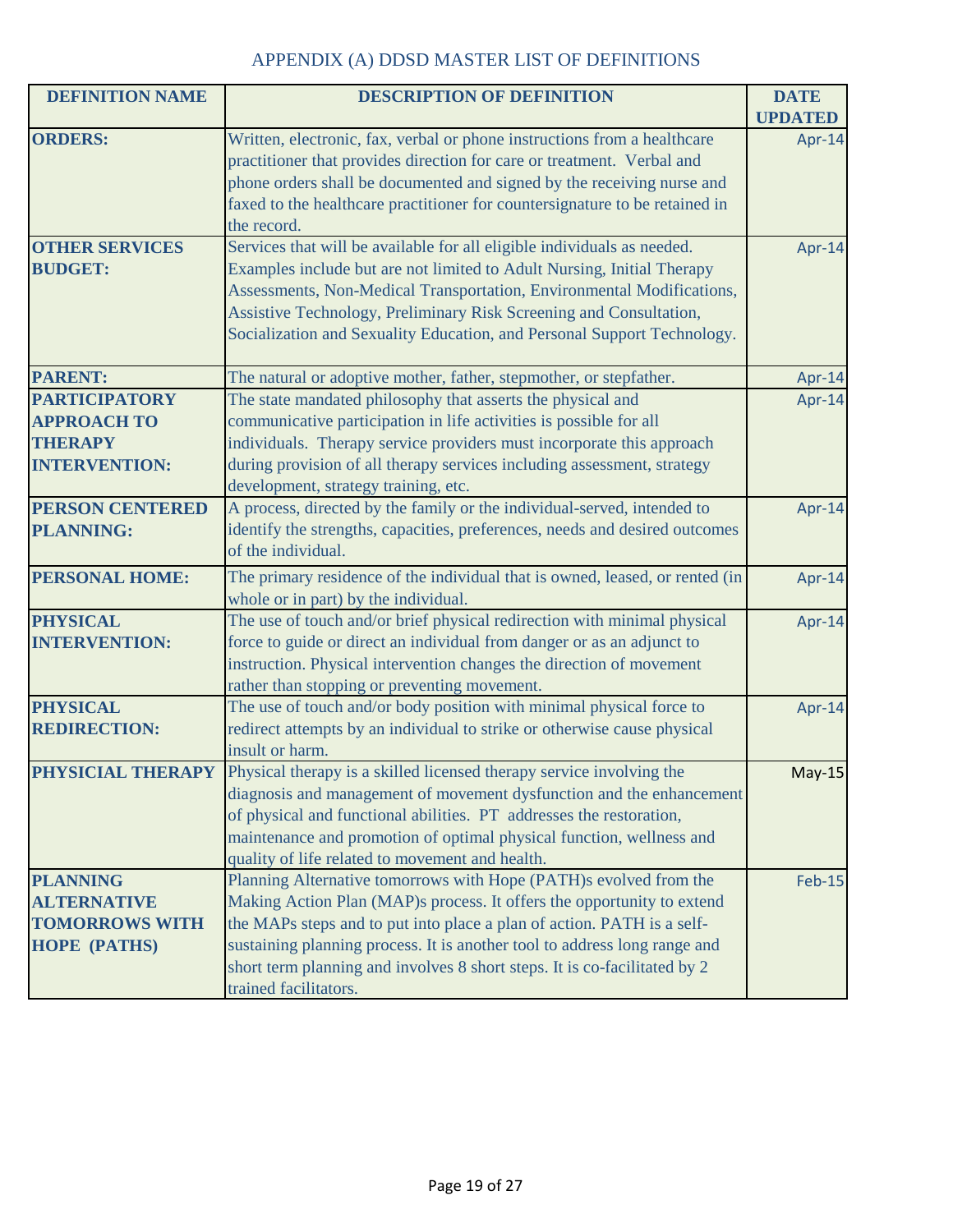| <b>DEFINITION NAME</b>         | <b>DESCRIPTION OF DEFINITION</b>                                                            | <b>DATE</b>    |
|--------------------------------|---------------------------------------------------------------------------------------------|----------------|
|                                |                                                                                             | <b>UPDATED</b> |
| <b>POSITIVE BEHAVIOR</b>       | The process by which an authorized Medicaid Developmental Disabilities                      | Apr-14         |
| <b>SUPPORTS</b>                | Waiver (DDW) Behavior Support Consultant evaluates contributing                             |                |
| <b>ASSESSMENT (PBSA):</b>      | factors to an individual's challenging behaviors and prepares a written                     |                |
|                                | report of these findings. The Positive Behavior Supports Assessment                         |                |
|                                | (PBSA) provides the essential analysis upon which behavioral                                |                |
|                                | interventions are based. The findings are a result of observation and/or                    |                |
|                                | interview with the individual and family and other team members, and a                      |                |
|                                | functional assessment of behaviors. The PBSA contains detailed                              |                |
|                                | information on the individual's current life circumstances and life skills,                 |                |
|                                | describes current behavioral challenges, and identifies factors that                        |                |
|                                | contribute to the pursuit of meaningful relationships, community                            |                |
|                                | integration, and skill development.                                                         |                |
| <b>POSITIVE BEHAVIOR</b>       | A document written by an authorized Medicaid Developmental                                  | Apr-14         |
| <b>SUPPORTS PLAN</b>           | Disabilities Waiver (DDW) Behavior Support Consultant that details the                      |                |
| (PBSP):                        | strategies and interventions to be used in interacting with the individual on               |                |
|                                | a daily basis in all relevant life settings. The PBSP contains details of                   |                |
|                                | prevention and intervention strategies, substitute skill development,                       |                |
|                                | teaching strategies, and desired long-term changes affecting quality of life.               |                |
|                                | The PBSP describes monitoring and data collection procedures enabling                       |                |
|                                | evaluation of client progress and plan effectiveness.                                       |                |
|                                |                                                                                             |                |
| <b>PRACTITIONER</b>            | Medical instructions prescribed by a physician, physician assistant,                        | Apr-14         |
| <b>ORDERS:</b>                 | certified nurse practitioner, or prescribing psychologist.                                  |                |
| <b>PRACTITIONER</b>            | Suggested course of action related to medical symptoms or condition                         | Apr-14         |
|                                | <b>RECOMMENDATIONS:</b> written or discussed by a medical professional including physician, |                |
|                                | physician assistant, certified nurse practitioner, psychologist, speech                     |                |
|                                | language pathologist, occupational therapist, physical therapist, behavior                  |                |
|                                | support consultant, dietician, dentist, or pharmacist.                                      |                |
| <b>PRELIMINARY RISK</b>        | A consultative interview of an individual who has a recent incident or                      | Apr-14         |
| <b>SCREENING (PRS):</b>        | history of engaging in sexually inappropriate and/or offending behavior.                    |                |
|                                | The screening is used to identify and assess risk factors for re-offending                  |                |
|                                | behaviors, to determine whether further assessment is warranted and to                      |                |
|                                | identify educational and risk management strategies.                                        |                |
|                                |                                                                                             |                |
| <b>PRIMARY CARE</b>            | The individual's primary medical care provider, usually a Medical Doctor,                   | Apr-14         |
|                                | <b>PRACTITIONER (PCP):</b> Physician's Assistant, or Certified Nurse Practitioner.          |                |
|                                |                                                                                             |                |
| <b>PRIMARY FREEDOM</b>         | Means that an individual or the legal guardian applying for waiver                          | $May-15$       |
| <b>OF CHOICE</b>               | services is assured the opportunity to choose his/her own case                              |                |
|                                | management agency.                                                                          |                |
| <b>PRIOR</b>                   | The process for submitting a request for approval of services for budgeting                 | Apr-14         |
| <b>AUTHORIZATION:</b>          | and billing purposes.                                                                       |                |
| <b>PRN</b> [Latin term; Pro Re | Referring to prescribed or over-the-counter medications (including                          | Apr-14         |
| Nada]:                         | comfort medications) or treatments taken or used only on an as-needed                       |                |
|                                | basis at times when particular symptoms occur.                                              |                |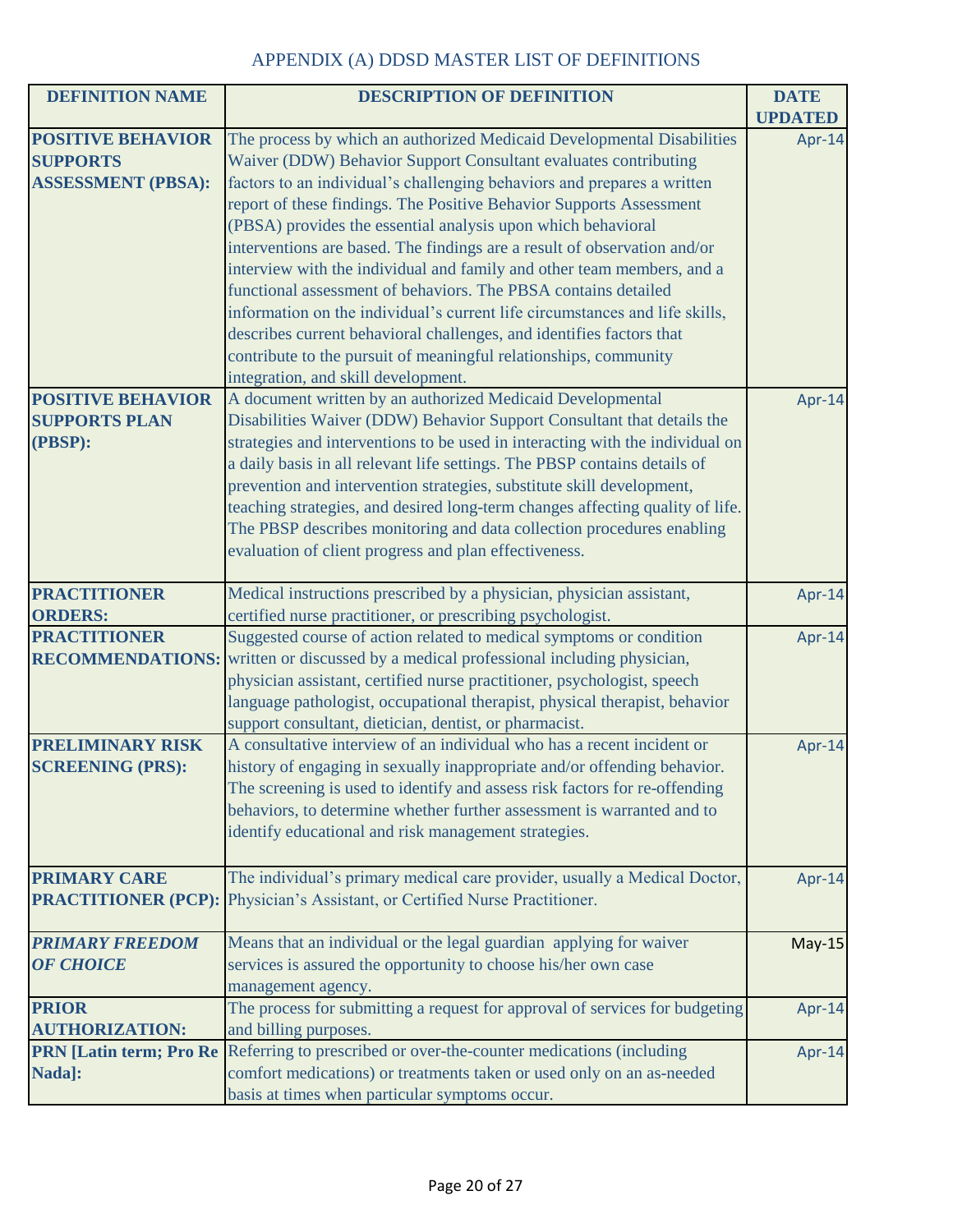| <b>DEFINITION NAME</b>                                                          | <b>DESCRIPTION OF DEFINITION</b>                                                                                                                                                                                                                                                                                                                                                                                                                                                                                                                                                                                                                                                                                                                            | <b>DATE</b><br><b>UPDATED</b> |
|---------------------------------------------------------------------------------|-------------------------------------------------------------------------------------------------------------------------------------------------------------------------------------------------------------------------------------------------------------------------------------------------------------------------------------------------------------------------------------------------------------------------------------------------------------------------------------------------------------------------------------------------------------------------------------------------------------------------------------------------------------------------------------------------------------------------------------------------------------|-------------------------------|
| <b>PRN MEDICATION</b><br><b>USE FOR</b><br><b>BEHAVIORAL</b><br><b>CONTROL:</b> | Any chemical agent ordered on an "as needed" basis used for the effect it<br>exerts on the central nervous system in terms of altering thoughts,<br>feelings, mental activities, mood, and behavior. This includes chemical<br>agents considered psychotropic and those with psychoactive effects not<br>considered psychotropic.                                                                                                                                                                                                                                                                                                                                                                                                                           | Apr-14                        |
| PRN PSYCHOTROPIC<br><b>MEDICATION PLAN</b><br>(PPMP):                           | A document developed by the Behavior Support Consultant in<br>collaboration with the agency nurse that provides guidance to direct<br>support personnel when the usual interventions and supports included in<br>the Positive Behavioral Support Plan (PBSP) are insufficient to ensure the<br>health and safety of the individual or others and/or is an effective<br>alternative to a regularly prescribed psychotropic medication. If a PRN<br>psychotropic medication is ordered, the primary reason for the medication<br>is to assist with managing emotional distress that is expressed<br>behaviorally, and may only be written in a PPMP, and an individual's<br>Healthcare Plan, not in a PBSP or in a Medical Emergency Response Plan<br>(MERP). | Apr-14                        |
| PRN PSYCHOTROPIC<br><b>MEDICATION:</b>                                          | See definition for PRN Medication Use for Behavioral Control.                                                                                                                                                                                                                                                                                                                                                                                                                                                                                                                                                                                                                                                                                               | Apr-14                        |
| <b>PROFESSIONAL</b><br><b>SERVICES BUDGET</b><br>(PSB):                         | Occupational, Physical and Speech Language Therapies, Nursing, and<br>Behavioral Support Consultation. Note that within the Professional<br>Services Budget (PSB), a total dollar amount will be authorized separately<br>for Therapy and Behavioral Support Consultation (BSC).                                                                                                                                                                                                                                                                                                                                                                                                                                                                            | Apr-14                        |
| <b>PROGRESS REPORT:</b>                                                         | The written summary of a specific service provided that documents an<br>individual's status, identifies factors that impact the individual's progress,<br>and provides recommendations for future Interdisciplinary Team (IDT)<br>planning considerations.                                                                                                                                                                                                                                                                                                                                                                                                                                                                                                  | Apr-14                        |
| <b>PROVIDER AGENCY</b>                                                          | Means a private entity that has entered into a contract or Provider<br>Agreement with the Division or that is certified by the Division for the<br>purpose of providing supports and services to individuals with<br>developmental disabilities. When the context requires, the service provider<br>means the executive director or administrator having authority to bind the<br>service provider. Service provider does not include facilities operated by<br>the department.                                                                                                                                                                                                                                                                             | $May-15$                      |
| <b>PROVIDER AGENCY:</b>                                                         | A private entity that has entered into a contract or Provider Agency<br>Agreement with the Department of Health (DOH) or that is certified by<br>the DOH for the purpose of providing supports and services to individuals<br>with developmental disabilities. The Provider Agency may be a<br>corporation, or sole proprietor, or other legal business entity.                                                                                                                                                                                                                                                                                                                                                                                             | Apr-14                        |
| <b>PRUDENT NURSING:</b>                                                         | Standards of care in nursing for practices that a reasonably prudent nurse<br>would use.                                                                                                                                                                                                                                                                                                                                                                                                                                                                                                                                                                                                                                                                    | Apr-14                        |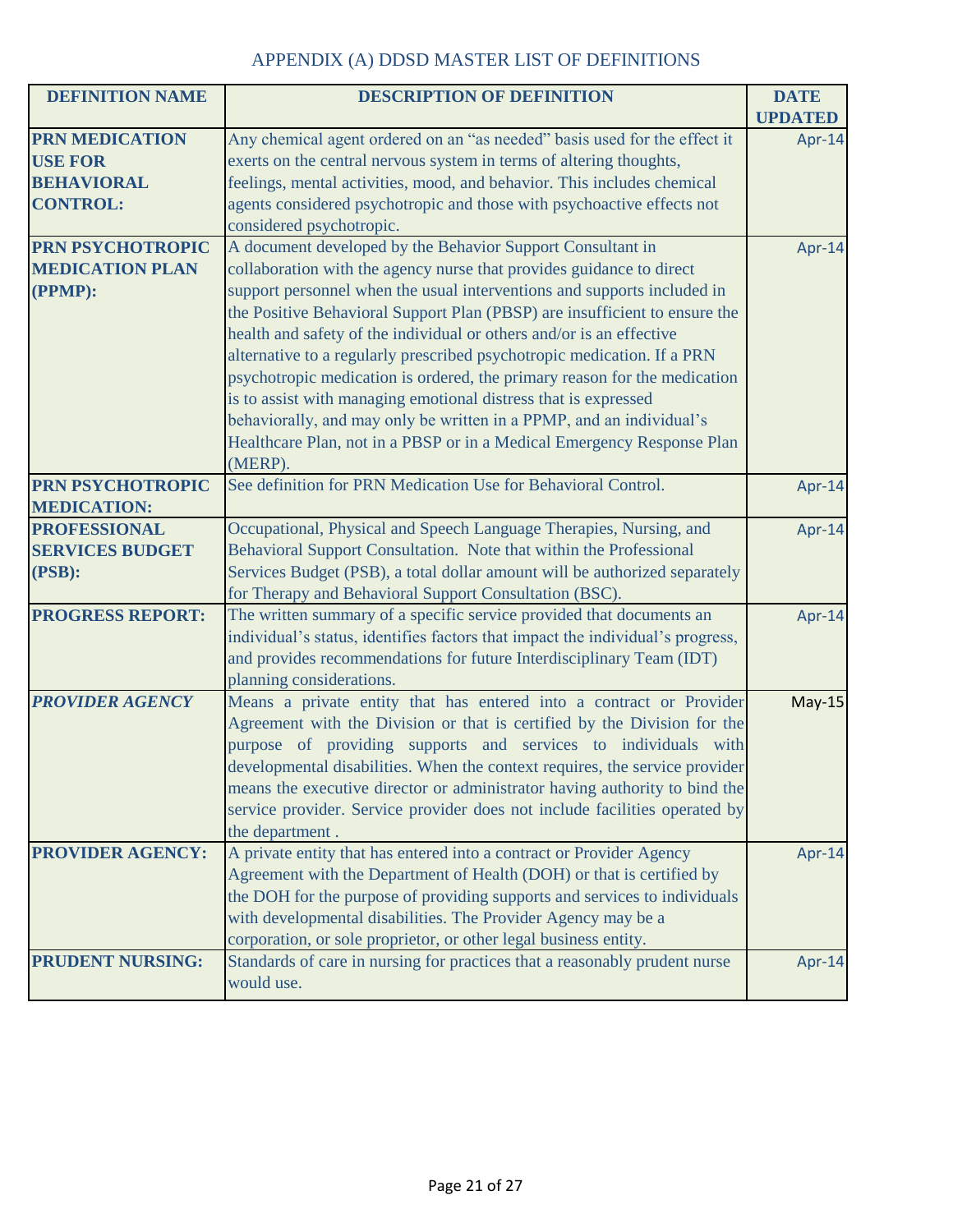| <b>DEFINITION NAME</b>                                                                             | <b>DESCRIPTION OF DEFINITION</b>                                                                                                                                                                                                                                                                                                                                                                                                                                                                                                                                                                                                                                                                                                 | <b>DATE</b>    |
|----------------------------------------------------------------------------------------------------|----------------------------------------------------------------------------------------------------------------------------------------------------------------------------------------------------------------------------------------------------------------------------------------------------------------------------------------------------------------------------------------------------------------------------------------------------------------------------------------------------------------------------------------------------------------------------------------------------------------------------------------------------------------------------------------------------------------------------------|----------------|
|                                                                                                    |                                                                                                                                                                                                                                                                                                                                                                                                                                                                                                                                                                                                                                                                                                                                  | <b>UPDATED</b> |
| <b>PSYCHOACTIVE</b><br><b>MEDICATION:</b>                                                          | A chemical substance that acts on the central nervous system which results<br>in temporary changes to perception, mood, consciousness, cognition and<br>behavior. These medications are designed and intended for a different<br>purpose than their central nervous system effects; for example,<br>pseudoephedrine is designed as a decongestant, but may stimulate some<br>people and sedate others. Psychoactive medications which are not usually<br>described as psychotropic shall be considered psychotropic when they are<br>prescribed for their effects on behavior; two classes of medications often<br>prescribed in this way are anticonvulsants (e.g., divalproex sodium) and<br>beta-blockers (e.g. propranolol). | Apr-14         |
| <b>QUALIFIED</b><br><b>ASSESSOR:</b>                                                               | An individual trained and certified by the American Association on<br>Intellectual and Developmental Disabilities (AAIDD) to conduct the<br>Supports Intensity Scale® (SIS) assessments.                                                                                                                                                                                                                                                                                                                                                                                                                                                                                                                                         | <b>Feb-15</b>  |
| <b>QUALIFIED HEALTH</b><br>PROFESSIONAL:                                                           | A physician, nurse practitioner, physician assistant or agency nurse.                                                                                                                                                                                                                                                                                                                                                                                                                                                                                                                                                                                                                                                            | Apr-14         |
| <b>QUALIFIED</b><br><b>RESPONDENT/</b><br><b>QUALIFIED</b><br><b>PRIMARY</b><br><b>RESPONDENT:</b> | Any support person such as: a parent, teacher, direct support provider,<br>work supervisor or other natural support person who has known the<br>individual for at least three (3) months, has observed the individual in one<br>or more environments, and is comfortable relating his support needs. A<br>qualified respondent can also be the individual being assessed if the<br>individual can accurately report support needs.                                                                                                                                                                                                                                                                                               | <b>Feb-15</b>  |
| <b>REGISTERED</b><br><b>DIETITIAN:</b>                                                             | A licensed, certified professional who has met the educational and clinical<br>requirements set forth by the American Dietary Association (ADA) and<br>licensure requirements set forth by the State of New Mexico.                                                                                                                                                                                                                                                                                                                                                                                                                                                                                                              | Apr-14         |
| <b>REGISTERED NURSE</b><br>$(RN)$ :                                                                | A nurse who practices professional registered nursing and whose name<br>and pertinent information are entered in the register of licensed registered<br>nurses maintained by the board, or a nurse who practices professional<br>registered nursing pursuant to a multi-state licensure privilege as provided<br>in the Nurse Licensure Compact.                                                                                                                                                                                                                                                                                                                                                                                 | Apr-14         |
| <b>REMEDIATION</b>                                                                                 | Means a process of taking action to remedy specific issues resulting from<br>discovery assessments to bring performance up to acceptable levels.                                                                                                                                                                                                                                                                                                                                                                                                                                                                                                                                                                                 |                |
| <b>RESIDENCE:</b>                                                                                  | A single home or any contiguous dwelling with separate designated<br>access, or in a dwelling within the line of vision (allowing for an adjacent<br>mobile home or cottage within close proximity) that one or more served<br>individuals with disabilities live continuously and for whom there are<br>designated paid staff or other direct supports provided by a Provider<br>Agency in that setting.                                                                                                                                                                                                                                                                                                                        | Apr-14         |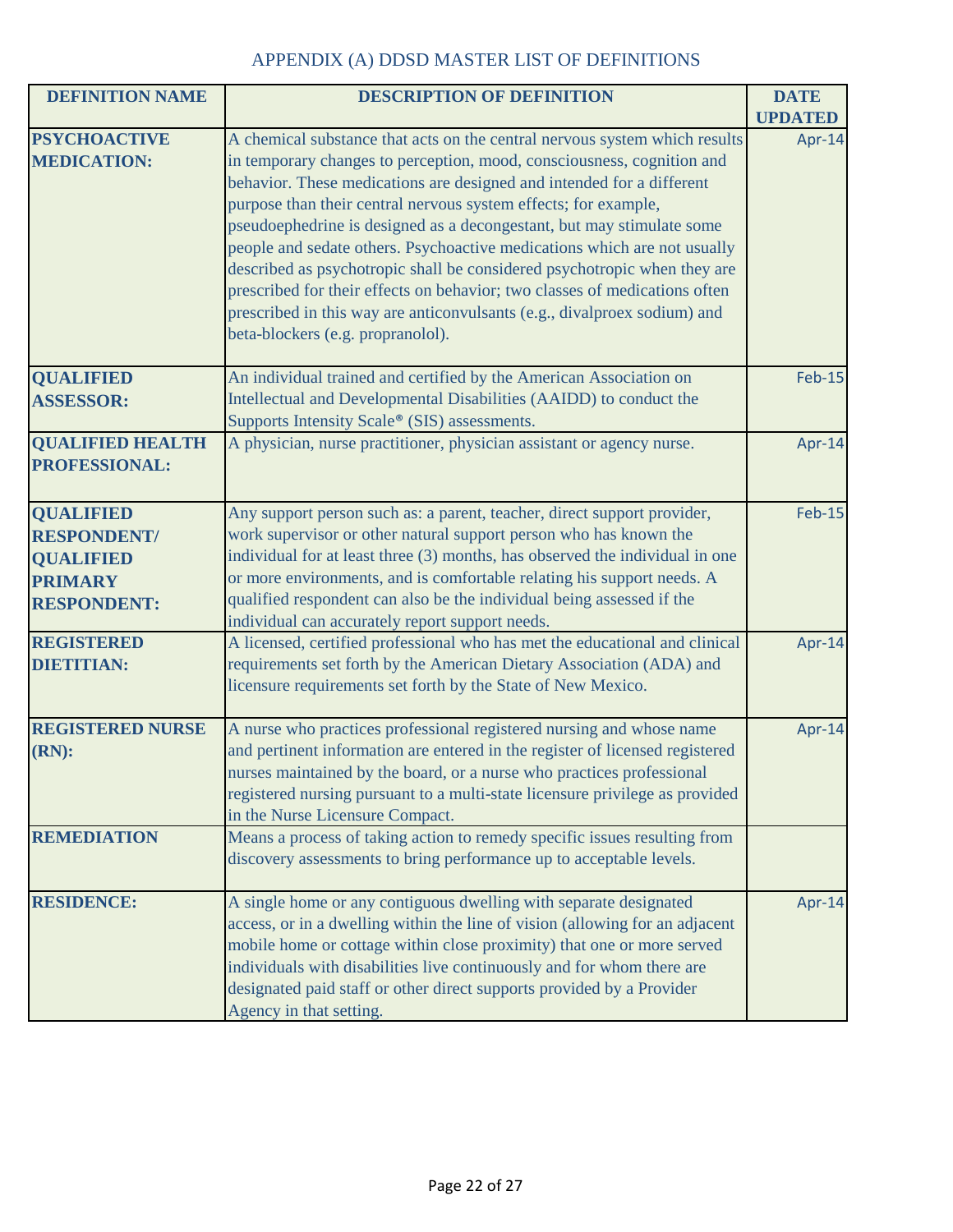| <b>DEFINITION NAME</b>   | <b>DESCRIPTION OF DEFINITION</b>                                             | <b>DATE</b>    |
|--------------------------|------------------------------------------------------------------------------|----------------|
|                          |                                                                              | <b>UPDATED</b> |
| <b>RESOURCE</b>          | The maximum therapy/Behavioral Support Consultation (BSC) budget for         | Apr-14         |
| <b>ALLOCATION MODEL</b>  | each therapy or BSC discipline, based on the core therapy or BSC budget,     |                |
| (FOR PROFESSIONAL        | multiplied times any relevant factor adjustments plus a Comprehensive        |                |
| <b>SERVICES:</b>         | Aspiration Risk Management (CARMP), Crisis, or Preliminary Risk              |                |
|                          | Screening and Consultation(PRSC) add on, if applicable.                      |                |
| <b>RESPITE:</b>          | A support service to allow the primary caregiver to take a break from care   | Apr-14         |
|                          | giving responsibilities while maintaining adequate supervision and support   |                |
|                          | to the individual during the absence of the primary caregiver.               |                |
| <b>RISK EVALUATOR:</b>   | A professional who meets the qualification requirements and has              | Apr-14         |
|                          | completed the training requirements to provide Preliminary Risk              |                |
|                          | Screening and Consultation services.                                         |                |
| <b>RISK FACTORS:</b>     | A set of internal stimuli or external circumstances that triggers an         | Apr-14         |
|                          | individual's loss of self-control and increases the risk for re-offending or |                |
|                          | reoccurrence of the inappropriate behavior that could include but is not     |                |
|                          | limited to demonstrated sexual, aggressive or other anti-social behaviors.   |                |
| <b>RISK MANAGEMENT</b>   | A supplement to the Positive Behavioral Support Plan (PBSP) that             | Apr-14         |
| PLAN (RMP):              | describes a supportive set of interventions designed to increase             |                |
|                          | manageability of risk and based on the outcomes of a preliminary risk        |                |
|                          | screening.                                                                   |                |
| <b>RISK MANAGEMENT:</b>  | The strategies and supervision used to reduce or mitigate risk presented by  | Apr-14         |
|                          | a person who exhibits or has exhibited inappropriate sexual behavior.        |                |
| <b>ROUTINE:</b>          | Activities or services that occur on a predetermined schedule.               | Apr-14         |
| <b>SAFETY RISK</b>       | The level of support needed to ensure an individual's health and safety.     | Apr-14         |
| <b>STATUS:</b>           |                                                                              |                |
| <b>SECLUSION AND</b>     | The use of coercion or physical force to confine an individual alone in a    | Apr-14         |
| <b>ISOLATION:</b>        | room or limited space that prevents interaction with others. This applies    |                |
|                          | whether the setting is mechanically locked or forcibly contained by other    |                |
|                          | means. This does not include limiting access to specifically identified      |                |
|                          | areas such as housemate bedrooms, or any areas deemed unsafe such as         |                |
|                          | closets with cleaning solvents. This definition does not include or          |                |
|                          | eliminate an individual's preference to spend time alone.                    |                |
| <b>SECONDARY</b>         | Means an individual or the legal guardian's the right to choose an           | $May-15$       |
| <b>FREEDOM OF CHOICE</b> | authorized service provider as long as the particular service has been       |                |
|                          | approved in the ISP. The decision to change providers can be made by the     |                |
| <b>SELF IMPOSED</b>      | individual or his/her guardian.                                              |                |
| <b>MORATOIRUM</b>        | Means a provider agency with the approval of the regional office(s)          | $May-15$       |
|                          | and the DDSD Director or his/her designee, requesting and receiving          |                |
|                          | a freeze on the requirement to accept all new individuals into a             |                |
|                          | specified service for a specified period of time, in a specified DDSD        |                |
|                          | region and/or in specified counties.                                         |                |
| <b>SELF-ADVOCACY:</b>    | When people with disabilities, whether individually or in groups, speak or   | Apr-14         |
|                          | act on behalf of themselves, others, or on behalf of issues that affect      |                |
|                          | people with disabilities.                                                    |                |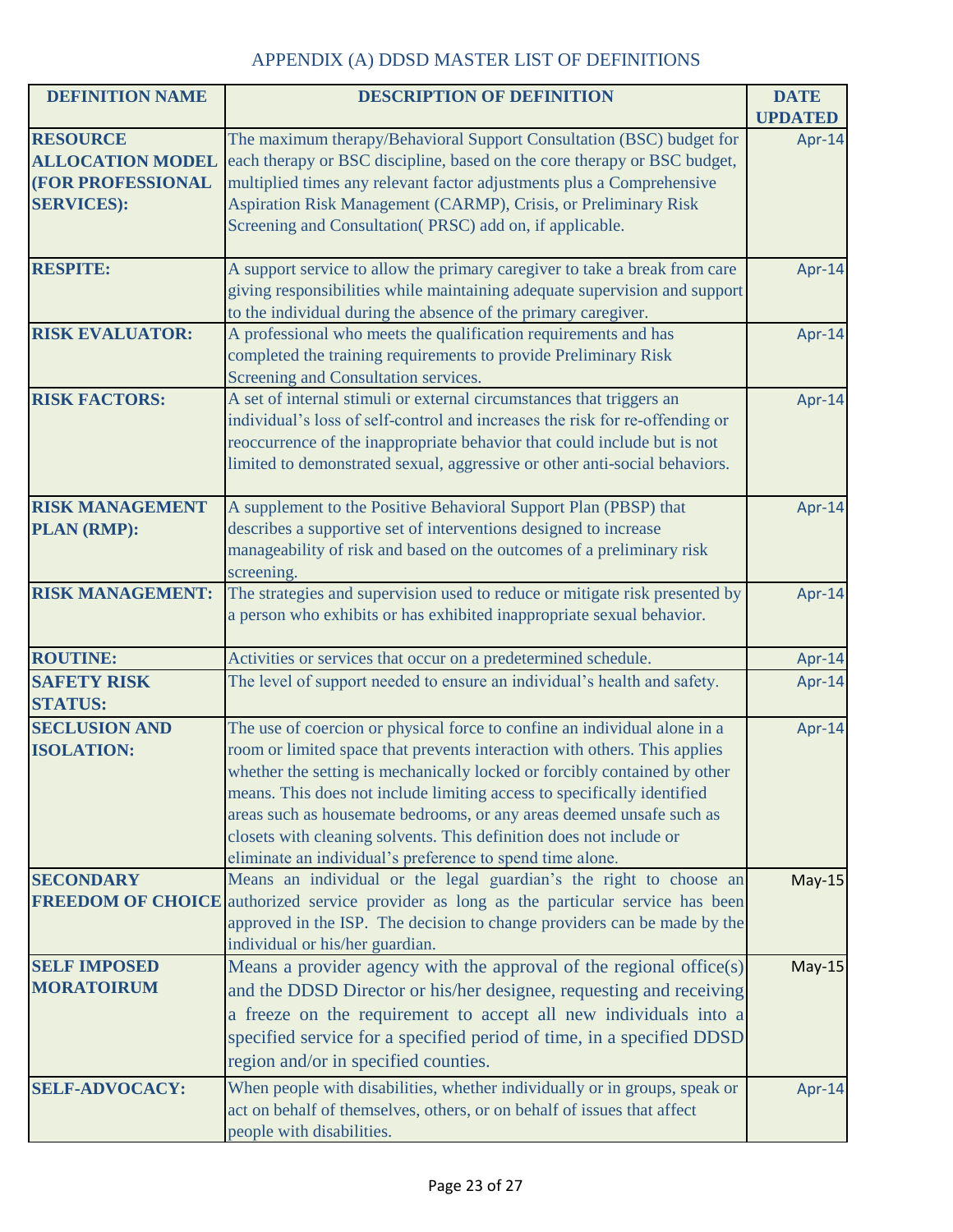| <b>DEFINITION NAME</b>  | <b>DESCRIPTION OF DEFINITION</b>                                            | <b>DATE</b><br><b>UPDATED</b> |
|-------------------------|-----------------------------------------------------------------------------|-------------------------------|
| <b>SELF-</b>            | When people with disabilities exercise their ability to direct their own    | Apr-14                        |
| <b>DETERMINATION:</b>   | supports and services.                                                      |                               |
| <b>SELF-PROTECTIVE</b>  | Actions taken to assure personal safety during a crisis. This may include   | Apr-14                        |
| <b>BEHAVIOR:</b>        | using one's hands or arms to block attempted blows, employing grasp         |                               |
|                         | release strategies identified in approved crisis intervention protocols, or |                               |
|                         | the use of pillows or other soft materials to absorb impact.                |                               |
| <b>SEMI-ANNUAL</b>      | Report by each service provider of progress toward Individual Service       | Apr-14                        |
| <b>REPORTS:</b>         | Plan (ISP) outcomes for which the agency has responsibility, with a         |                               |
|                         | description of other significant life changes impacting the individual      |                               |
|                         | which is due by the 190th day following the ISP effective date.             |                               |
| <b>SERVICE PACKAGE:</b> | Consists of services available in each New Mexico Developmental             | Apr-14                        |
|                         | Disabilities Waiver (NM DDW) Group that can be accessed through the         |                               |
|                         | base budget, a professional service budget, and other services budget that  |                               |
|                         | make up the total funding authorized in the eligible recipient's Individual |                               |
|                         | Service Plan (ISP). Services included in the services package for each NM   |                               |
|                         | DDW Group are specified in the Developmental Disabilities Supports          |                               |
|                         | Division (DDSD) Service Standards. The services package for each NM         |                               |
|                         | DDW Group allows an eligible recipient flexibility to choose services to    |                               |
|                         | meet his/her needs within the maximum amount allowed in the service         |                               |
|                         | package assigned to the corresponding NM DDW Group.                         |                               |
| <b>SETTING FACTORS:</b> | Interpersonal, intrapersonal, environmental and activity considerations     | Apr-14                        |
|                         | that "set the stage" for emotional distress and subsequent behavioral       |                               |
|                         | expression. Setting factors are included as broad considerations of         |                               |
|                         | behavioral antecedents and precursors.                                      |                               |
| <b>SEXUALLY</b>         | Any sexual act that violates social norms or mores concerning appropriate   | Apr-14                        |
| <b>INAPPROPRIATE</b>    | sexual boundaries, or increases the potential for sexual injury to self     |                               |
| <b>BEHAVIOR:</b>        | and/or others.                                                              |                               |
| <b>SEXUALLY</b>         | Any sexual act that violates existing laws.                                 | Apr-14                        |
| <b>OFFENDING</b>        |                                                                             |                               |
| <b>BEHAVIOR:</b>        |                                                                             |                               |
| <b>SHORT TERM</b>       | Prior authorized admission of an individual into Intensive Medical Living   | Apr-14                        |
| PLACEMENT/STAY:         | Services for thirty (30) days or less.                                      |                               |
| <b>SIGNIFICANT</b>      | The individual has experienced one or more of the following: a decline or   | Apr-14                        |
| <b>CHANGE IN</b>        | improvement in physical, cognitive or functional ability; a new diagnosis   |                               |
| <b>CONDITION:</b>       | or event that requires a change in medication or treatment or requires      |                               |
|                         | creation or revision to a health care, therapy, Positive Behavioral Support |                               |
|                         | Plan, Behavioral Crisis Intervention Plan or Medical Emergency Response     |                               |
|                         | Plan; a change in medication or the medication route that would             |                               |
|                         | permanently alter the level of assistance with medication delivery.         |                               |
|                         |                                                                             |                               |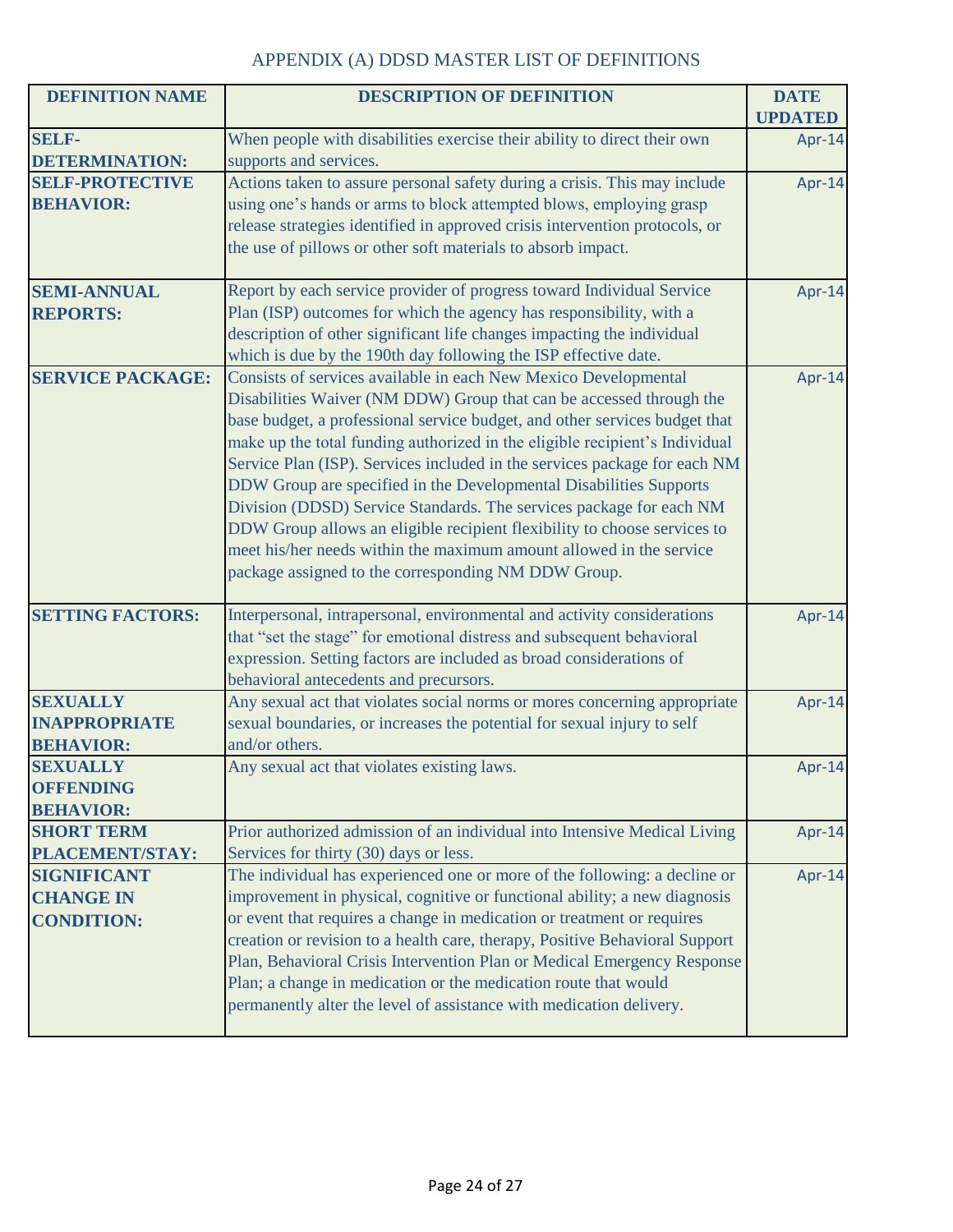| <b>DEFINITION NAME</b>                             | <b>DESCRIPTION OF DEFINITION</b>                                                                                                                   | <b>DATE</b>    |
|----------------------------------------------------|----------------------------------------------------------------------------------------------------------------------------------------------------|----------------|
|                                                    |                                                                                                                                                    | <b>UPDATED</b> |
| <b>SIGNIFICANT</b>                                 | A change in personal circumstances that have been part of an individual's                                                                          | Apr-14         |
| <b>CHANGE IN</b>                                   | long term stability and affect an individual's personal support needs. This                                                                        |                |
| <b>PERSONAL LIFE</b>                               | may include one or more of the following: changes in long term living                                                                              |                |
| <b>CIRCUMSTANCES:</b>                              | environment, loss of a job, significant life transition such as going from                                                                         |                |
|                                                    | living at home to living on own, or changes long-term support systems,                                                                             |                |
|                                                    | such as a loss of a parent.                                                                                                                        |                |
| <b>SIS ONLINE</b>                                  | The application Developmental Disabilities Supports Division (DDSD)                                                                                | <b>Feb-15</b>  |
|                                                    | uses to maintain Supports Intensity Scale <sup>®</sup> (SIS) data including notes,                                                                 |                |
|                                                    | demographic information, raw scores, and standards score conversions for                                                                           |                |
|                                                    | each individual assessment conducted.                                                                                                              |                |
| <b>SIS SUM ABE:</b>                                | Refers to the sum of the standard scores from Supports Intensity Scale®                                                                            | Apr-14         |
|                                                    | (SIS) Section I, part A Home Living, Part B Community Living and Part                                                                              |                |
|                                                    | E Health and Safety.                                                                                                                               |                |
| <b>SPECIALIZED</b>                                 | A work related or clinical visit that is intended to address current                                                                               | Apr-14         |
| <b>MEDICAL OR</b>                                  | concerns. The therapist participates in order to provide professional input                                                                        |                |
| <b>EMPLOYMENT</b>                                  | and to obtain needed clinical information.                                                                                                         |                |
| <b>RELATED</b>                                     |                                                                                                                                                    |                |
| <b>APPOINTMENTS:</b>                               |                                                                                                                                                    |                |
| <b>SPEECH AND</b>                                  | Speech and language services is a skilled therapy service provided by a                                                                            | $May-15$       |
| <b>LANGUAGE</b>                                    | SLP that involves the non-medical application of principles, methods and                                                                           |                |
| <b>PATHOLOGY</b>                                   | procedures for the diagnosis, counseling and instructions related to the                                                                           |                |
|                                                    | development of and disorders of communication including speech,                                                                                    |                |
|                                                    | fluency, voice, verbal and written language, auditory comprehension,                                                                               |                |
|                                                    | cognition, swallowing dysfunction and sensorimotor competencies.                                                                                   |                |
| <b>STABLE:</b>                                     | The individual's condition is unchanged; signs and/or symptoms are                                                                                 | Apr-14         |
|                                                    | within established ranges, frequencies or patterns. The individual's                                                                               |                |
|                                                    | condition does not require frequent assessment or monitoring by a licensed                                                                         |                |
|                                                    | nurse or behavioral health professional to determine their status or their                                                                         |                |
|                                                    | response to medication or treatment.                                                                                                               |                |
| <b>STAFF TO</b>                                    | The number of individuals an employed staff member or subcontractor is                                                                             | Apr-14         |
| <b>INDIVIDUAL RATIO:</b>                           | responsible for in terms of caseload, stated as a full-time equivalent in                                                                          |                |
|                                                    | relation to number of individuals.                                                                                                                 |                |
| <b>SUBSTITUTE CARE:</b>                            | The provision of Living Supports- Family Living services by an agency                                                                              | Apr-14         |
|                                                    | staff or subcontractor during a planned/scheduled or emergency absence                                                                             |                |
|                                                    | of the direct service provider.                                                                                                                    |                |
| <b>SUPERVISION BY A</b><br><b>REGISTERED NURSE</b> | A Registered Nurse (RN), licensed in good standing in the State of New                                                                             | Apr-14         |
| <b>FOR INTENSIVE</b>                               | Mexico, who provides a minimum of weekly visits to an intensive medical<br>residence in order to directly assess and monitor the condition of the  |                |
|                                                    |                                                                                                                                                    |                |
| <b>MEDICAL LIVING:</b>                             | individual, and who oversees the performance of the licensed practical<br>nurses and non-licensed staff. An RN supervisor must be available for on |                |
|                                                    | call or must be available as a backup for an License Practical Nurse (LPN                                                                          |                |
|                                                    | ) who is on call.                                                                                                                                  |                |
|                                                    |                                                                                                                                                    |                |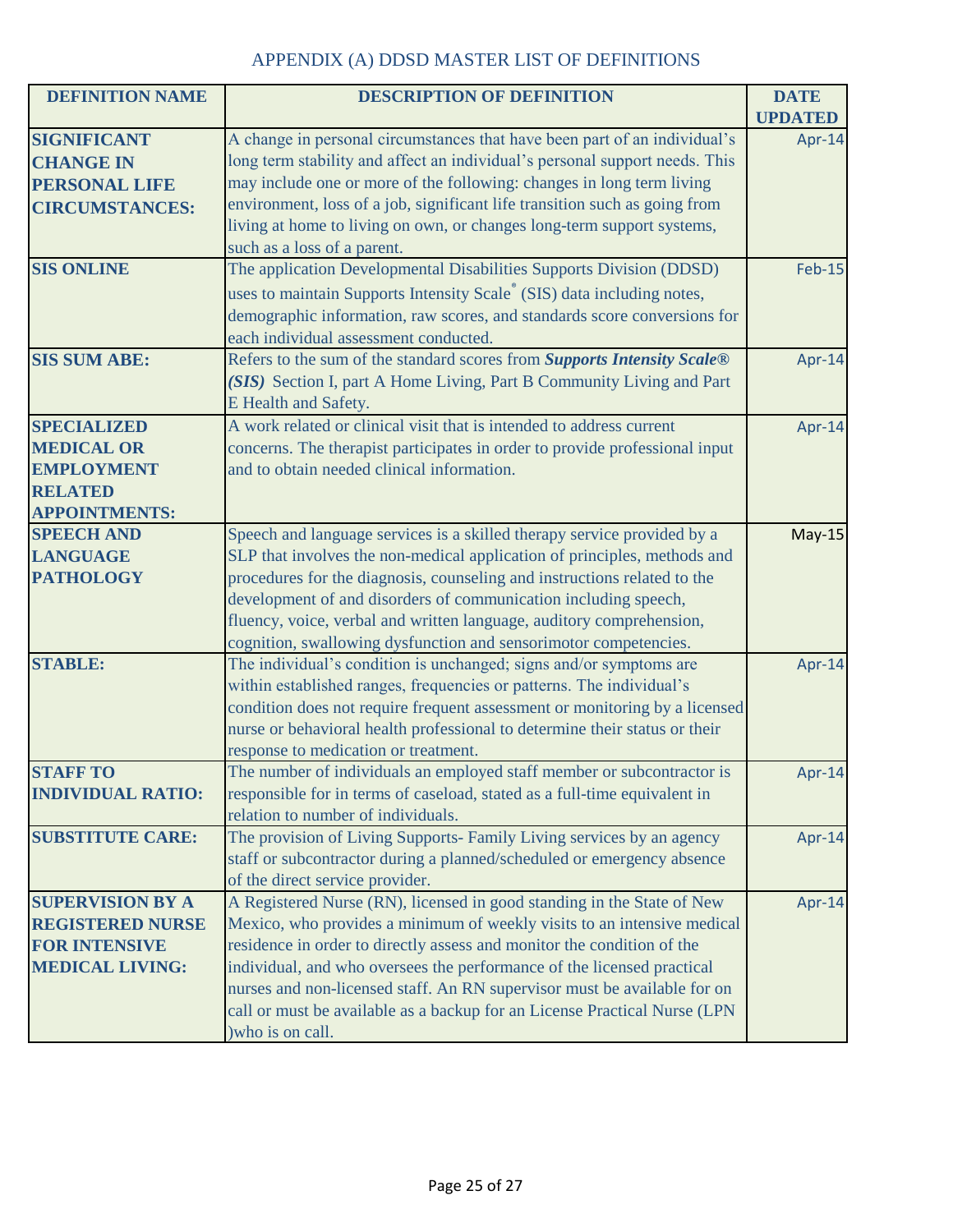| <b>DEFINITION NAME</b>            | <b>DESCRIPTION OF DEFINITION</b>                                              | <b>DATE</b>    |
|-----------------------------------|-------------------------------------------------------------------------------|----------------|
|                                   |                                                                               | <b>UPDATED</b> |
| <b>SUPPLEMENTAL</b>               | Questions added by New Mexico Developmental Disabilities Supports             | <b>Feb-15</b>  |
| <b>QUESTIONS (SQs)</b>            | Division at the end of SIS assessment process to collect additional           |                |
|                                   | information for the New Mexico Developmental Disabilities (NM DDW)            |                |
|                                   | Group assignment process. Questions relate to extraordinary medical risk,     |                |
|                                   | extreme dangerousness to others, extreme self-injury risk.                    |                |
| <b>SUPPORT NEEDS:</b>             | The type, frequency and duration of help an individual needs to               | Apr-14         |
|                                   | successfully complete life activities.                                        |                |
| <b>SUPPORT:</b>                   | The assistance to an individual that may or may not include a paid service.   | Apr-14         |
| <b>SUPPORTED LIVING</b>           | Supported Living is intended for individuals who are assessed to need         | Apr-15         |
| <b>SERVICES:</b>                  | residential habilitation to ensure health and safety. Supported Living        |                |
|                                   | services are designed to address assessed needs and identified individual     |                |
|                                   | outcomes. Supported Living providers are responsible for providing an         |                |
|                                   | appropriate level of services and supports twenty-four (24) hours per day,    |                |
|                                   | seven (7) days per week.                                                      |                |
| <b>SUPPORTS</b>                   | the complete SIS assessment conducted prior to the standard three year        | Apr-14         |
| <b>INTENSITY SCALE</b>            | cycle estabilished by Developmental Disabilities Supports Division policy     |                |
| (SIS)                             | regarding use of the SIS assessment.                                          |                |
| <b>REASSESSMENT:</b>              |                                                                               |                |
| <b>SUPPORTS INTENSITY</b>         | A reliable, valid, standardized assessment designed to measure the pattern    | Apr-14         |
| $\text{SCALE}^{\circledR}$ (SIS): | and intensity of supports needed for people (16 years or older) with          |                |
|                                   | Intellectual/Developmental Disabilities (I/DD) to be successful in            |                |
|                                   | community settings. The SIS was developed by the American Association         |                |
|                                   | on Intellectual and Developmental Disabilities (AAIDD) between 1998           |                |
|                                   | and 2003, with norms based on people with I/DD, 16 years or older, and        |                |
|                                   | was released for use in 2004.                                                 |                |
| <b>SURROGATE FAMILY</b>           | A Living Supports- Family Living provider that is not related by affinity     | Apr-14         |
| <b>PROVIDER:</b>                  | or consanguinity.                                                             |                |
| <b>TEACHING AND</b>               | Strategies to achieve the stated outcomes for an individual.                  | Apr-14         |
| <b>SUPPORT</b>                    |                                                                               |                |
| <b>STRATEGIES (TSS):</b>          |                                                                               |                |
| <b>THERAPY CRITERIA:</b>          | The conditions that must be met before therapy services will be approved.     | Apr-14         |
|                                   | There are different therapy criteria for initial therapy services and ongoing |                |
|                                   | therapy services.                                                             |                |
| <b>THERAPY</b>                    | The documentation of a therapy assessment process inclusive of                | Apr-14         |
| <b>EVALUATION:</b>                | recommendations. This document may also have other titles such as             |                |
|                                   | Assessment Report, Summary of Assessment Results, Annual Re-                  |                |
|                                   | assessment or Annual Re-evaluation.                                           |                |
| <b>THERAPY SERVICE</b>            | DDSD form to request prior authorization for on-going therapy services.       | $May-15$       |
| <b>PRIOR</b>                      |                                                                               |                |
| <b>AUTHORIZATION</b>              |                                                                               |                |
| <b>REQUEST</b>                    |                                                                               |                |